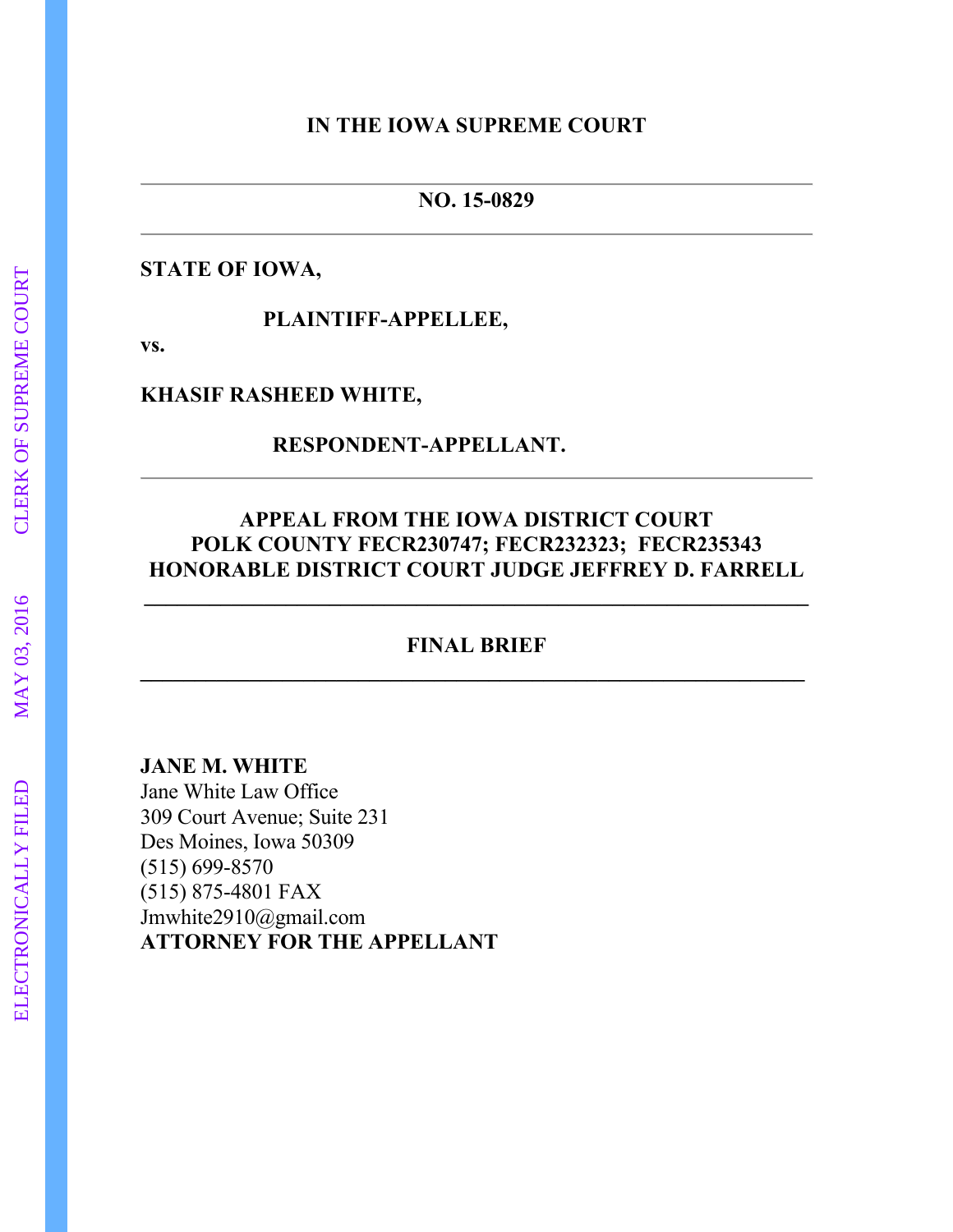# **I. TABLE OF CONTENTS PAGE**

| I.          |                                          | $\overline{2}$ |
|-------------|------------------------------------------|----------------|
| II.<br>Ш.   |                                          | 3<br>4         |
|             |                                          | $\overline{4}$ |
| IV.         |                                          |                |
| $V_{.}$     | <b>Statement of the Case</b><br>a.<br>b. |                |
| VI.         |                                          |                |
| VII.        |                                          |                |
|             |                                          |                |
| IX.         |                                          |                |
| $X_{\cdot}$ |                                          |                |
| XI.         |                                          |                |
| XII.        |                                          |                |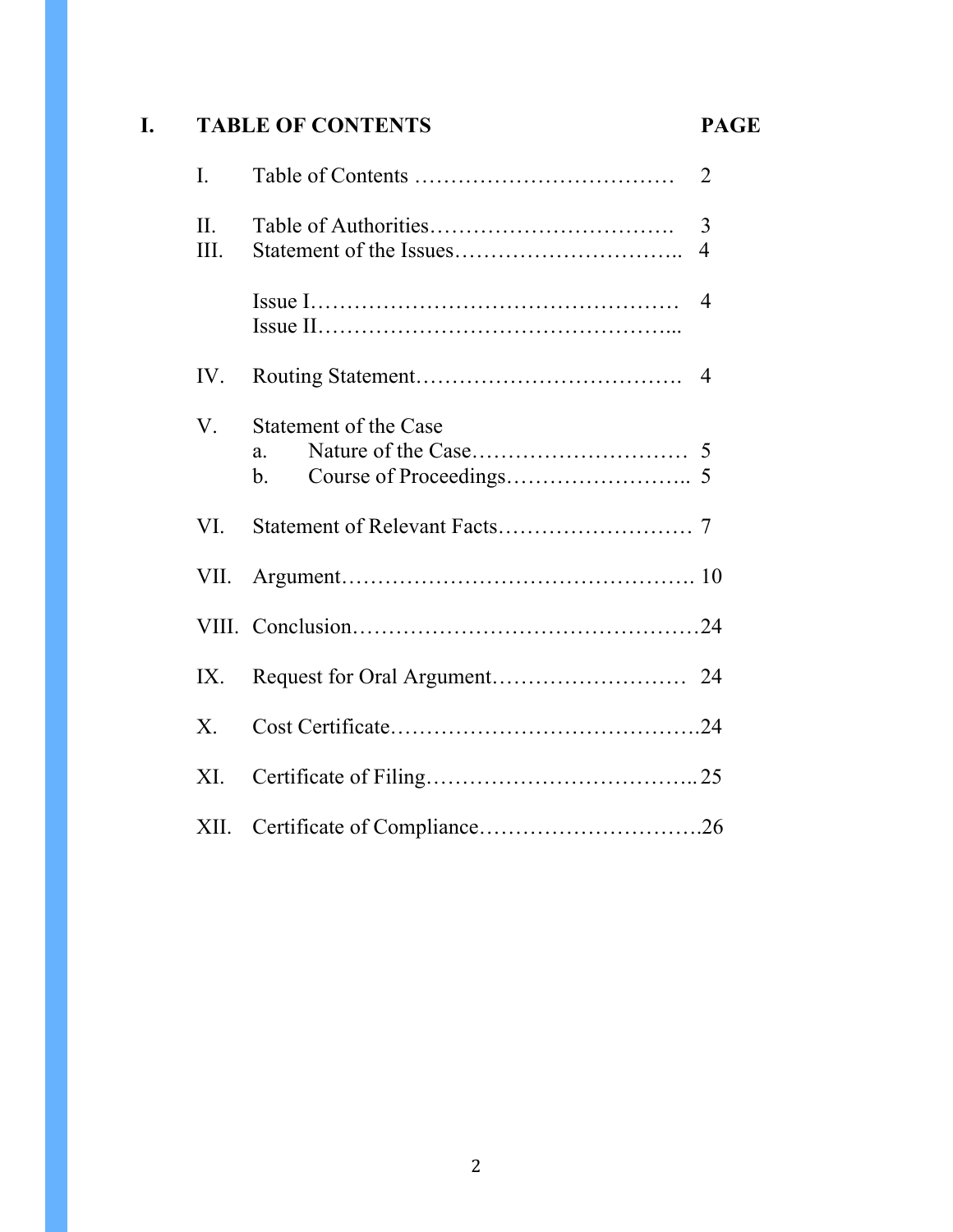# **II. TABLE OF AUTHORITIES PAGE**

| Graham v. Florida, 130 S.Ct. 2011, 176 L.Ed.2d 825, 848-50 (2010)  10, 11, 13 | 18, 21           |
|-------------------------------------------------------------------------------|------------------|
| Miller v. Alabama, 132 S.Ct. 2455, 183 L.Ed.2d 407 (2012)  4, 6, 9, 10        | 11, 12, 14<br>16 |
| Roper v. Simmons, 543 U.S. 551, 125 S.Ct. 1183,                               |                  |
|                                                                               |                  |
|                                                                               |                  |
|                                                                               |                  |
|                                                                               |                  |
|                                                                               | 16, 21           |
|                                                                               |                  |
|                                                                               |                  |
|                                                                               |                  |
|                                                                               |                  |
|                                                                               |                  |
|                                                                               |                  |
|                                                                               | 5, 6, 7          |
|                                                                               | <sup>11</sup>    |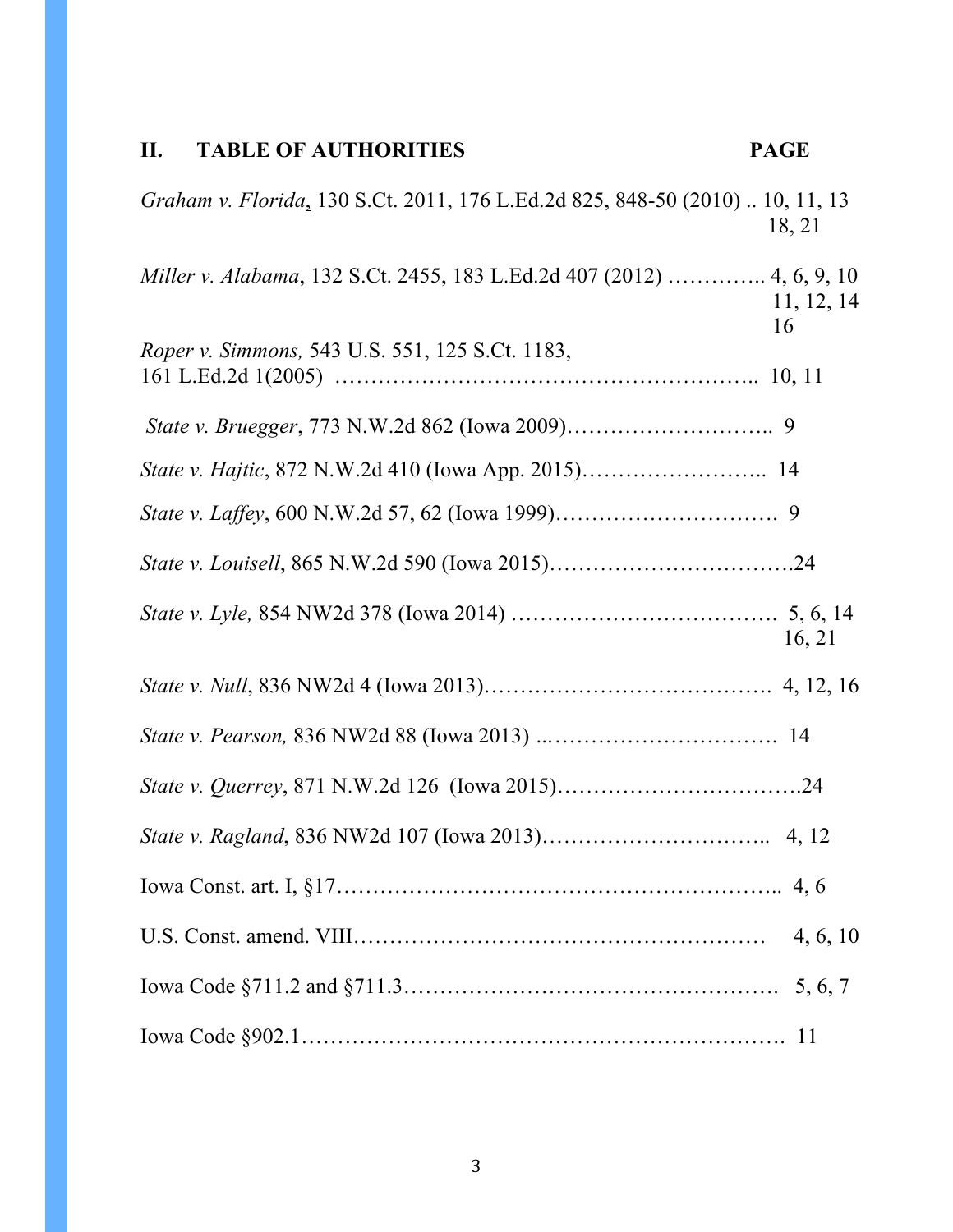Marsha Levick, Jessica Feierman, Sharon M. Kelley, & Naomi E. Goldstein, *The Eighth Amendment Evolves: Defining Cruel and Unusual Punishment through the Lens of Childhood and Adolescence*, 15U. Pa. J.L. & Soc. Change285 (2012)……………………………………………………………… 17

National Research Council. (2013). *Reforming Juvenile Justice: A Developmental Approach*. Committee on Assessing Juvenile Justice Reform, Richard J. Bonnie, Robert L. Johnson, Betty M. Chemers, and Julie A. Schuck, Eds. Committee on Law and Justice, Division of Behavioral and Social Sciences and Education. Washington, DC: The National Academic Press……………………………………………. 20

## **III. STATEMENT OF THE ISSUES**

ISSUE I

FAILURE TO FULLY COMPLY WITH SENTENCING CONSIDERATIONS ESTABLISHED IN *Miller v. Alabama* WHEN SENTENCING JUVENILES CHARGED AS ADULTS WILL RESULT IN AN UNCONSTITUTIONAL AND ILLEGAL SENTENCE WHICH RQUIRES REMAND.

## ISSUE II

## THE DISTRICT COURT WAS WITHOUT STATUTORY AUTHORITY TO SENTENCE THE DEFENDANT TO A MANDATORY MINIMUM PERIOD OF INCARCERATION.

## **IV. ROUTING STATEMENT**

The issue presented in this appeal is whether or not the trial court

correctly applied the principals established in *Miller v. Alabama*, 132 S.Ct.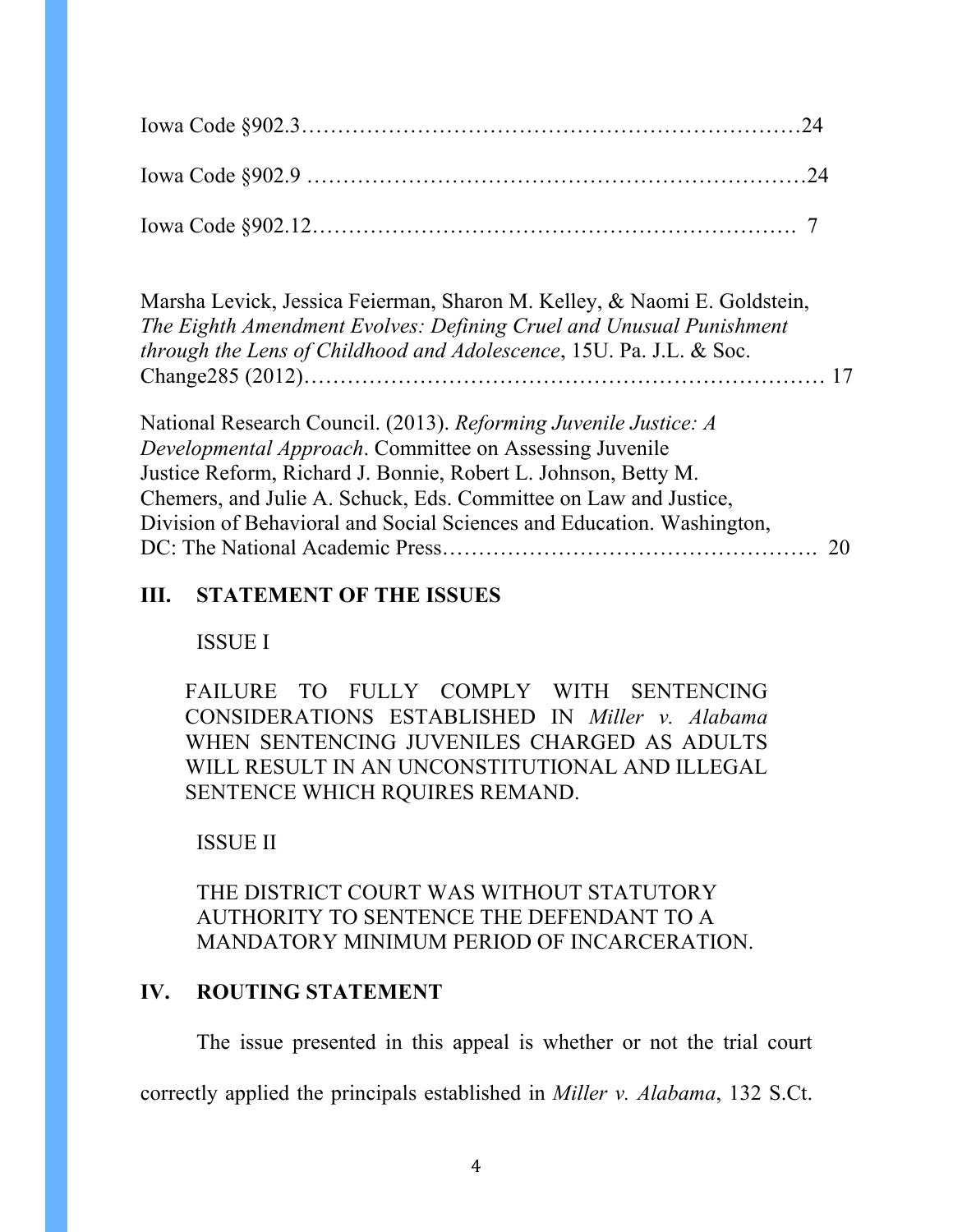2455, 183 L.Ed.2d 407 (2012), and cases following, for sentencing of juvenile's to a mandatory minimum period of incarceration, or if the sentence imposed constitutes cruel and unusual punishment under the State of Iowa Const. art. I, §17 and US Const. Amend VIII of Federal Constitution. This issue has been addressed in some manner in *State v. Null*, 836 NW2d 4 (Iowa 2013) as well as *State v. Ragland*, 836 NW2d 107 (Iowa 2013) and *State v. Lyle*, 854 N.W.2d 378 (Iowa 2014), as such, involves existing legal principles. Iowa R. App. P. 6.1101(3)(a).

#### **V. STATEMENT OF THE CASE**

#### **A. NATURE OF THE CASE**

This is an appeal from a re-sentencing order which confirmed an original sentence for a juvenile who was 17 years old when the crimes were committed. He entered a plea to three counts of Robbery  $2<sup>nd</sup>$  degree, each of which carry a 10 year sentence with a 70% mandatory minimum of 7 years. All counts were run concurrent to each other.

#### **B. COURSE OF PROCEEDINGS**

On September 11, 2009, the State filed a Trial Information charging the Defendant, Khasif White, ("Khasif") with Robbery in the second degree in violation of Iowa Code §711.1 and 711.3. (TI FECR230747; App. Pg. 1). On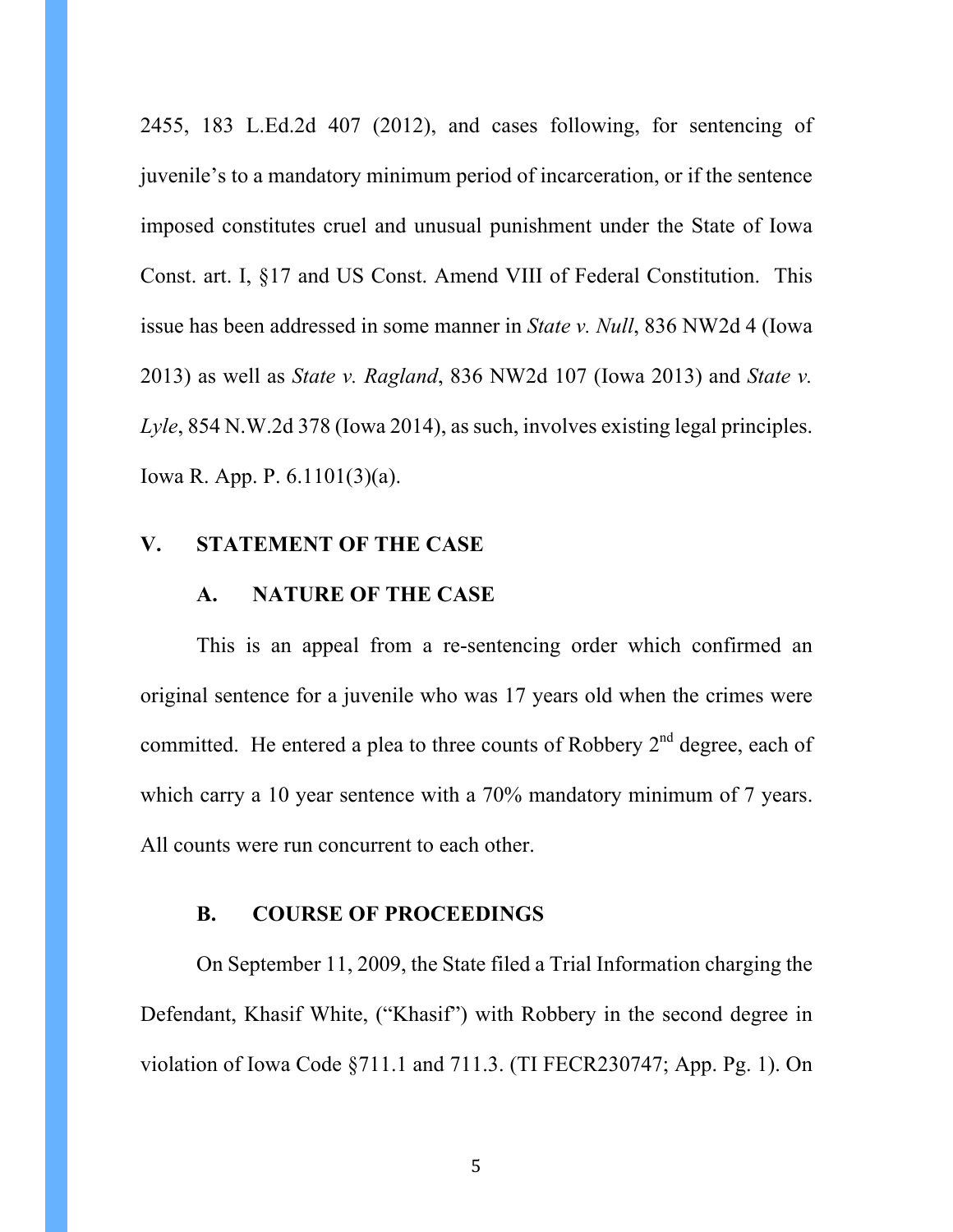November 13, 2009 the State filed a second Trial Information charging Khasif, with Robbery in the second degree in violation of Iowa Code §711.1 and 711.3. (TI FECR232323; App. Pg. 4). On March 16, 2010, the State filed a third Trial Information charging Robbery in the first degree in violation of Iowa Code §711.1 and 711.2 and Burglary in the first degree in violation of Iowa Code §713.1 and 713.3. (TI FECR235343: App. Pg. 8). The charges stemmed from three separate incidents and Khasif was 17 years old when the crimes occurred.

Khasif entered an Alford plea on June 7, 2010 pursuant to a plea agreement and was sentenced on July 27, 2010. He was sentenced on three counts of Robbery in the second degree, each a 10 year sentence with a mandatory 7 year minimum, each to run concurrent with the others. (Original Sentencing Order; App. Pg. 19). On, September 22, 2014 Khasif caused to be filed a Motion to Correct Illegal Sentence pursuant to *State v. Lyle*, 854 NW2d 378 (Iowa 2014). (Motion to Correct Illegal Sentence; App. Pg. 22).

In light of the recent Supreme Court decision in *Miller v. Alabama*, 132 S.Ct. 2455, 183 L.Ed.2d 407 (2012), and *State v. Lyle*, Khasif made application on September 22, 2014 to correct an illegal sentence alleging his sentence violated Iowa Const. art. I, §17 and U.S. Const. Amend VIII provisions for being cruel and unusual as applied to juveniles convicted of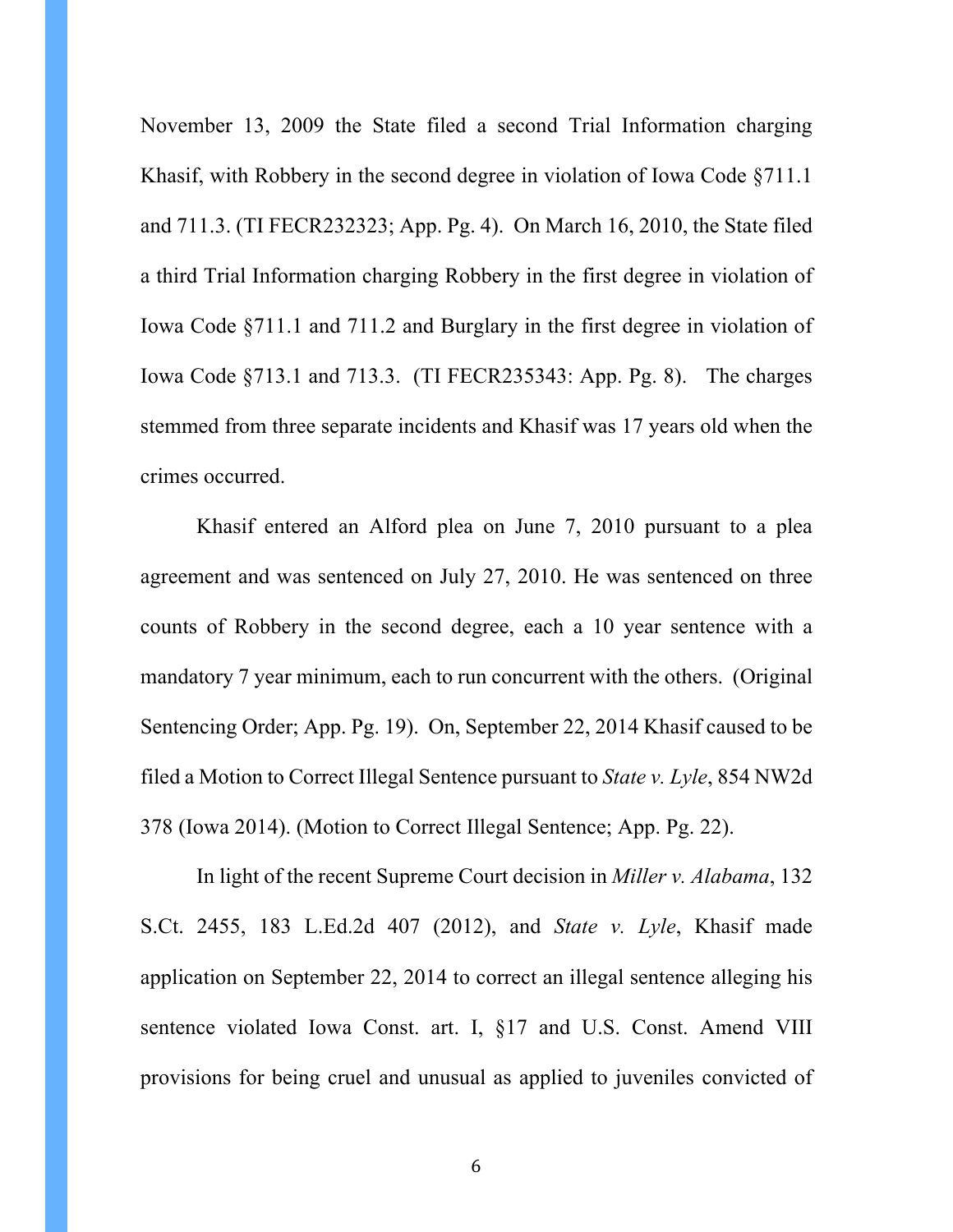crimes which result in mandatory minimum sentences. The trial court heard this motion on May 1, 2015 and then entered an order on May 4, 2015 which confirmed the original sentence with the mandatory minimum term of 7 years. (Re-Sentencing Order; App. Pg. 25).

A Notice of Appeal was filed on May 11, 2015. (Notice of Appeal; App. Pg. 29).

#### **VI. STATEMENT OF RELEVANT FACTS**

Mr. Khasif White was 17 years old when he was convicted of Second Degree Robbery in violation of Iowa Code §711.2 and 711.3 in 2009. He was then sentenced to the 10 years in prison with a mandatory minimum sentence of seven years before he would be eligible for parole under the Iowa Code §902.12.

Testimony at the sentencing hearing revealed that Khasif has experienced significant trauma in his childhood as presented through the testimony of his mother, Diyonda Avant White. Ms. Avant White testified that young Khasif never had the advantage of having a father figure in the home because when Khasif was very young, his father was absent. (App. Pg. 33). When his father returned to the family home when Khasif was high school age, his father was very abusive to his mother. The experience of being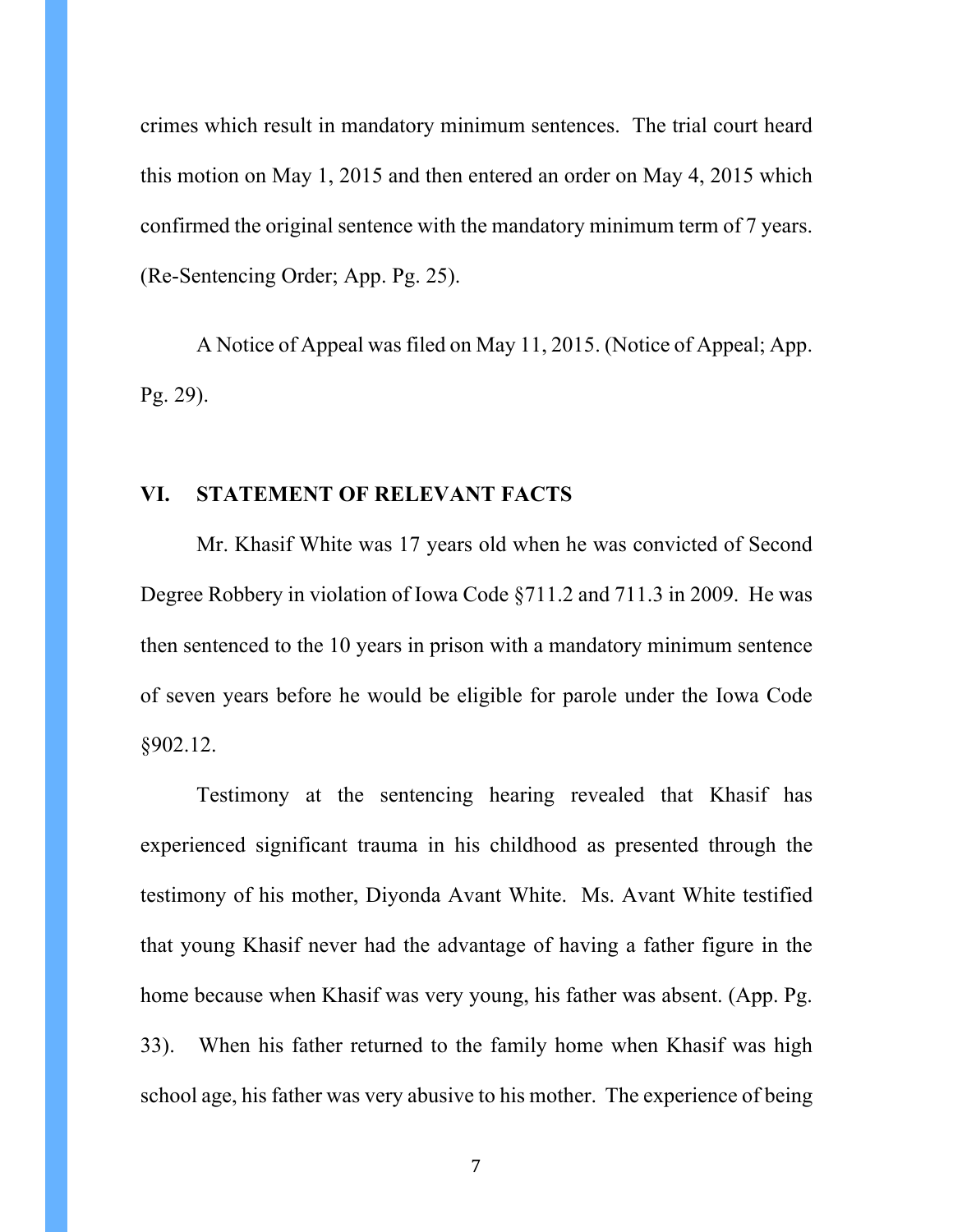in a home where his mother was physically abused right in front of him, had a profound effect on him. (App. Pg. 36, 37). It was at this time that he fell in with the wrong crowd and started acting out, engaging in shoplifting and other crimes. (App. Pg. 33).

Prior to the time when Khasif's father returned to the home and disrupted the home by physically abusing his mother, Khasif had a positive group of friends, he was a leader at school and had a strong parental figure in his mother. (App. Pg. 33-35). Many of those friends were at the court hearing to support him and continue to encourage him. (App. Pg. 33). Additionally, Ms. Avant White testified as to the changes that she has seen in her son since he has been incarcerated. She stays in contact with his counselor and is aware that he has been selected to present a talk to other juveniles about choices and consequences, he has obtained employment in receiving, he has also learned skills as a plumber which he hopes to use when is released as well as obtain his commercial drivers license. (App. Pg. 35, 38, 41).

Testimony about his progress was in contrast to evidence that life in prison has been a struggle for Khasif and that he did not initially want to be seen as soft so he got into fights. (Prison progress report; App. Pg. 23). Khasif testified on his own behalf about how difficult the transition was and what he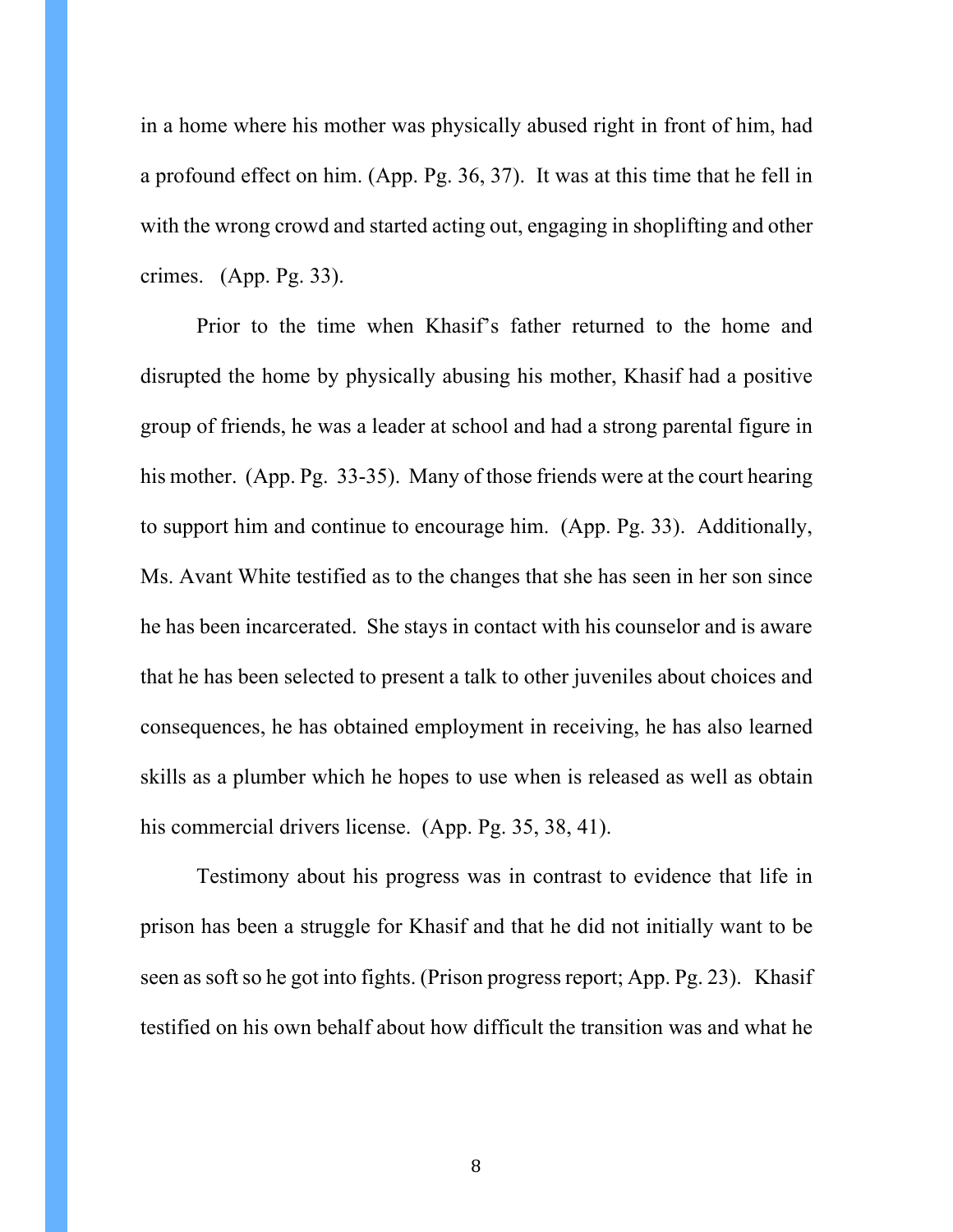needed to do to keep himself safe. He has goals and plans and wants to move

forward. (App. Pg. 40, 42).

#### **VII. ARGUMENT**

#### **ISSUE I**

## **FAILURE TO FULLY COMPLY WITH SENTENCING CONSIDERATIONS ESTABLISHED IN** *Miller v. Alabama*  **WHEN SENTENCING JUVENILES CHARGED AS ADULTS WILL RESULT IN AN UNCONSTITUTIONAL AND ILLEGAL SENTENCE WHICH RQUIRES REMAND**.

## **A. Issue Preservation**

Notice of Appeal was timely filed. The claim that a sentence is inherently illegal may be brought at any time. *State v. Bruegger*, 773 N.W.2d 862, 872 (Iowa 2009).

#### **B. Standard of Review**

A sentence is reviewed for an abuse of discretion. See *State v. Laffey*, 600 N.W.2d 57, 62 (Iowa 1999). But when, as here, it is alleged the sentence violates constitutional guaranties against cruel and unusual punishment, review is *de novo*.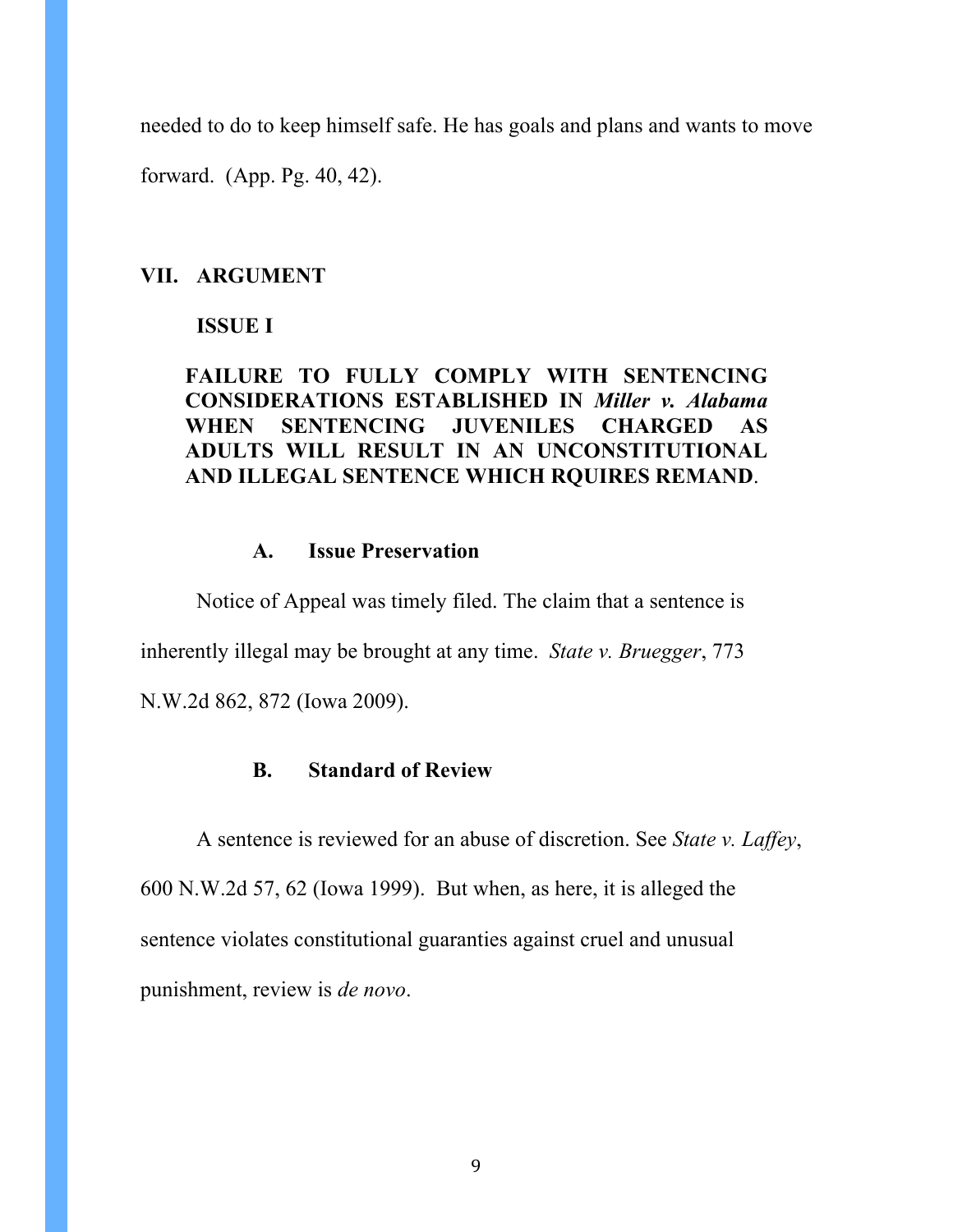#### **C. Argument**

Based upon a growing body of evidence and information regarding the development of the adolescent brain and its inherent inability to make rational, well thought out judgments, there is new legal authority to support shorter prison sentences for juvenile offenders. This was addressed specifically by the Supreme Court in *Miller v. Alabama*, 132 S.Ct. 2455, 183 L.Ed.2d 407 (2012), where the U.S. Supreme Court ruled upon the constitutionality of allowing children to be sentenced to life without parole in homicide cases. The juvenile in this case, Evan Miller, was convicted for the 2003 death of his neighbor in a rural Alabama trailer park. Miller was fourteen at the time and he was sentenced to life in prison without the possibility of parole. The Supreme Court stated that life sentences for juvenile offenders violates the Eighth Amendment to the U.S. Constitution.

In making this ruling, the Court focused on the fact that children lack maturity and cannot be treated the same as adult offenders who have a much more developed sense of responsibility and cited a string of decisions that work in unison to support less harsh penalties for children. "Our decisions rested not only on common sense—on what "any parent knows"—but on science and social science as well. *Id.,* at 569. In *Roper*, we cited studies showing that "'[o]nly a relatively small proportion of adolescents'" who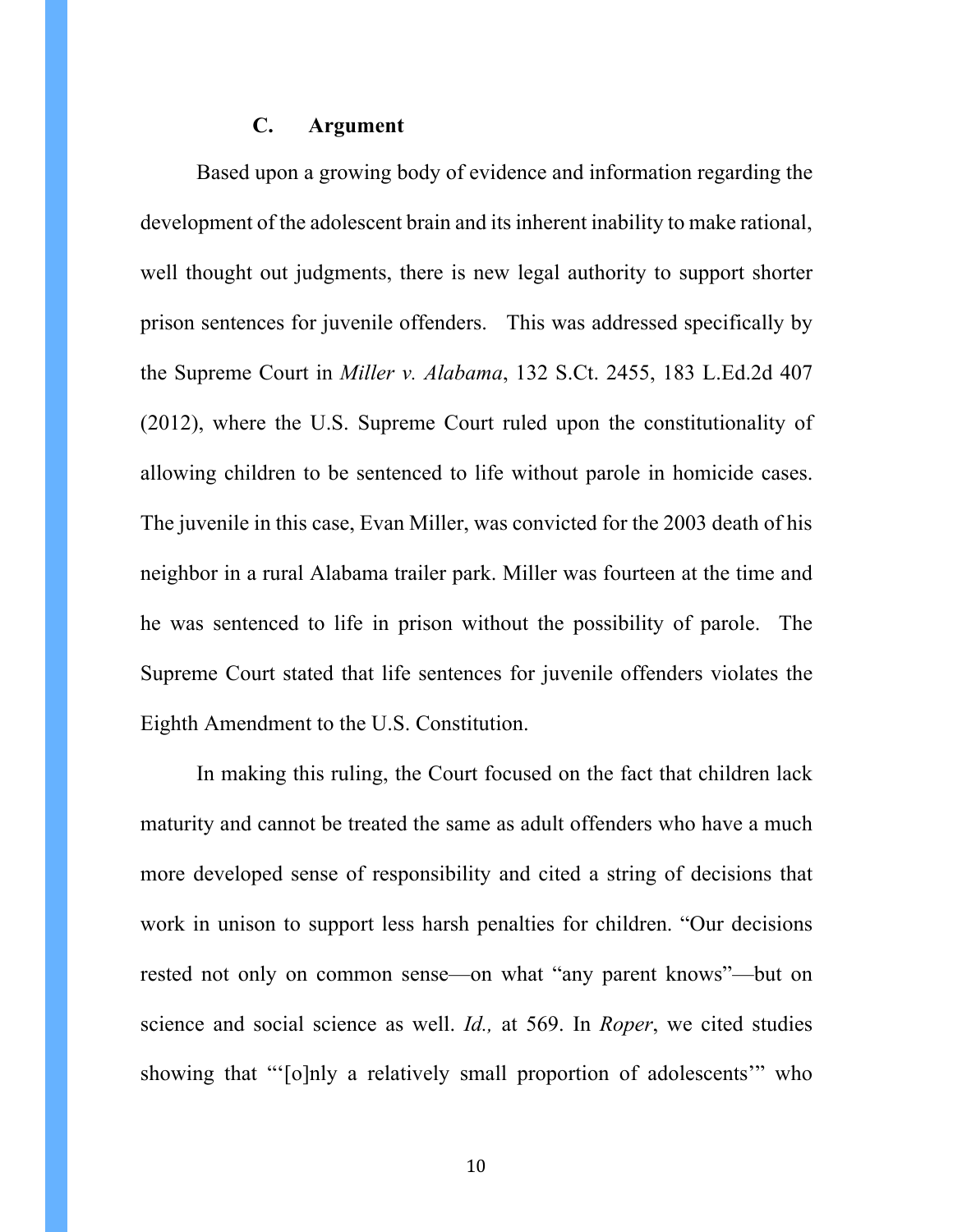engage in illegal activity "'develop entrenched patterns of problem behavior.'" *Id.,* at 570 (quoting Steinberg & Scott, Less Guilty by Reason of Adolescence: Developmental Immaturity, Diminished Responsibility, and the Juvenile Death Penalty, 58 Am. Psychologist 1009, 1014 (2003)". *Miller* at \_\_\_\_. See *Graham v. Florida*, 130 S.Ct. 2011, 2033-34, 176 L.Ed.2d 825, 848-50 (2010); *Roper v. Simmons,* 543 U.S. 551, 125 S.Ct. 1183, 161 L.Ed.2d

1 (2005).

Prior to *Miller v. Alabama*, the U.S. Supreme Court struck down the death penalty for juvenile in *Roper v. Simmons,* 543 U.S. 551, 125 S.Ct. 1183, 161 L.Ed.2d 1 (2005). This trend of recognizing the lack of maturity and judgment skills in juveniles is based upon growing volumes of studies regarding brain development in children that now conclusively validates what society has intuitively known for generations - children do not make good decisions. It is a skill that takes time to develop. It is the very reason juvenile courts were established and children were not labeled as criminals, but delinquents. Rehabilitation was the focus of the juvenile court system, not punishment.

The United States Supreme Court cited numerous studies that are now available to support the conclusion that children should not be given a life sentence for a non-homocide crime, and to do so violates the Eight

11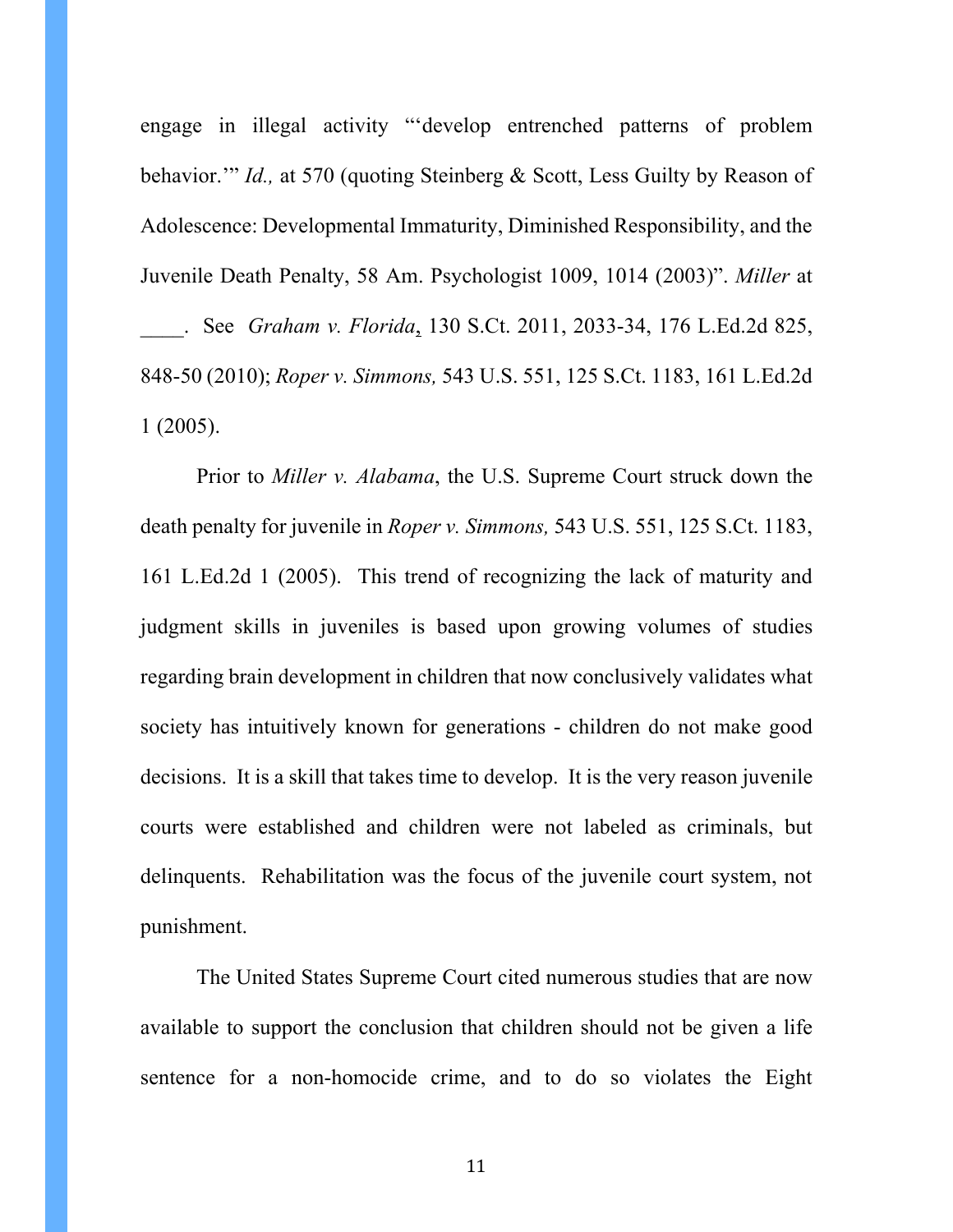Amendment of the U.S. constitution as cruel and unusual punishment. *Graham v. Florida*, 130 S.Ct. 2011, 2033-34, 176 L.Ed.2d 825, 848-50 (2010). This conclusion has been ratified by Iowa in Iowa Code §902.1 which allows for parole after 25 years for a juvenile who is convicted of a class A felony when under the age of 18 as well as amendments to the Iowa Code which allow for Class A felony murder convictions for juveniles to be sentenced to an indeterminate life sentence with no mandatory minimum.

In *State v. Ragland*, 836 NW2d 107 (Iowa 2013), the Court determined that each juvenile must have a sentencing hearing that allows the provisions of *Miller* to be applied individually. A blanket commutation order which imposed the same sentence for every juvenile convicted of a Class A felony was determined to be unconstitutional because it did not allow for the court to address the factors outlined in *Miller*, such as age, culpability, and life situations. "To implement its substantive constitutional prohibition against mandatory life-without-parole sentences, *Miller* requires courts to establish a procedure providing for an individualized sentencing tailored to the unique attributes of juveniles when prosecuted as adults for homicide and facing life without parole." *State v. Ragland*, 836 NW2d 107, 115 (Iowa 2013).

The Iowa Supreme Court even went one step further and found that a mandatory minimum 52 year prison sentence for a juvenile was a *de facto* life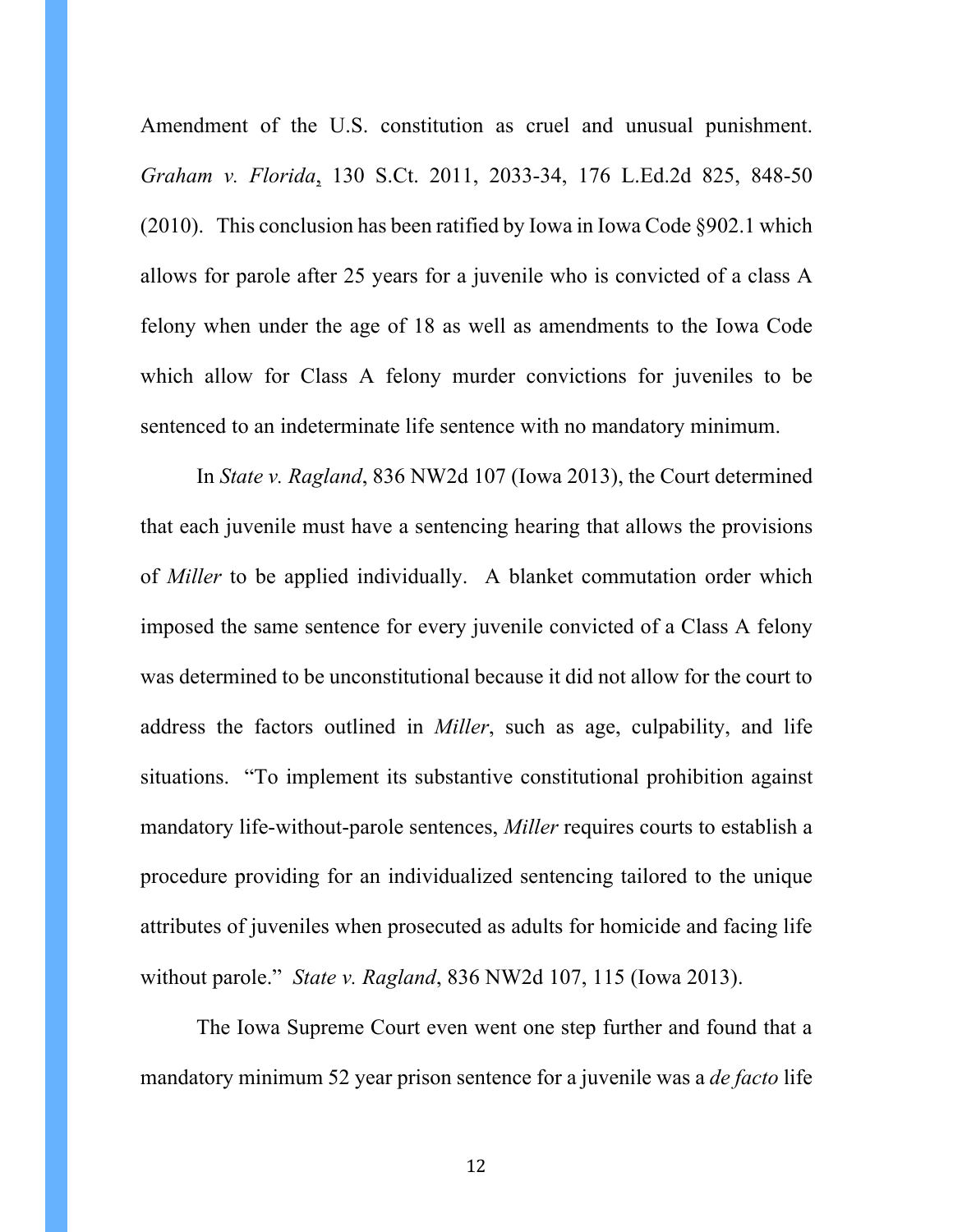sentence and was thus unconstitutional under prevailing Supreme Court decisions and State and Federal constitutional prohibitions against cruel and unusual punishment. *State v. Null*, 836 NW2d 41 (Iowa 2013). The only sentence for juveniles that can give them the "meaningful opportunity for parole" as mandated by *Graham v. Florida*, 560 US 48, 82, 130 S. Ct. 2011, 20134, 176 L. Ed. 2d. 825, 850 (2010), is to allow the parole board to make these decisions as the juvenile matures rather than the sentencing judge who does not have the ability to predict how a juvenile will develop. We now have empirical evidence regarding how the juvenile brain develops in regard to cognitive and critical thinking skills through adolescence and into the early 20's. Some young adults will develop those skills at a faster rate than others. We now know that traumatic childhood experiences influence that growth, that a supportive home environment during the adolescent and later years influences that growth, that mental health issues and access to support systems impact that growth. How these factors influence a juvenile defendant is best considered as the juvenile matures, as his brain develops the ability to process information and use information. The parole board is the proper entity to make parole decisions for juveniles because it is impossible for a sentencing judge to be able to effectively evaluate the rate at which a juvenile will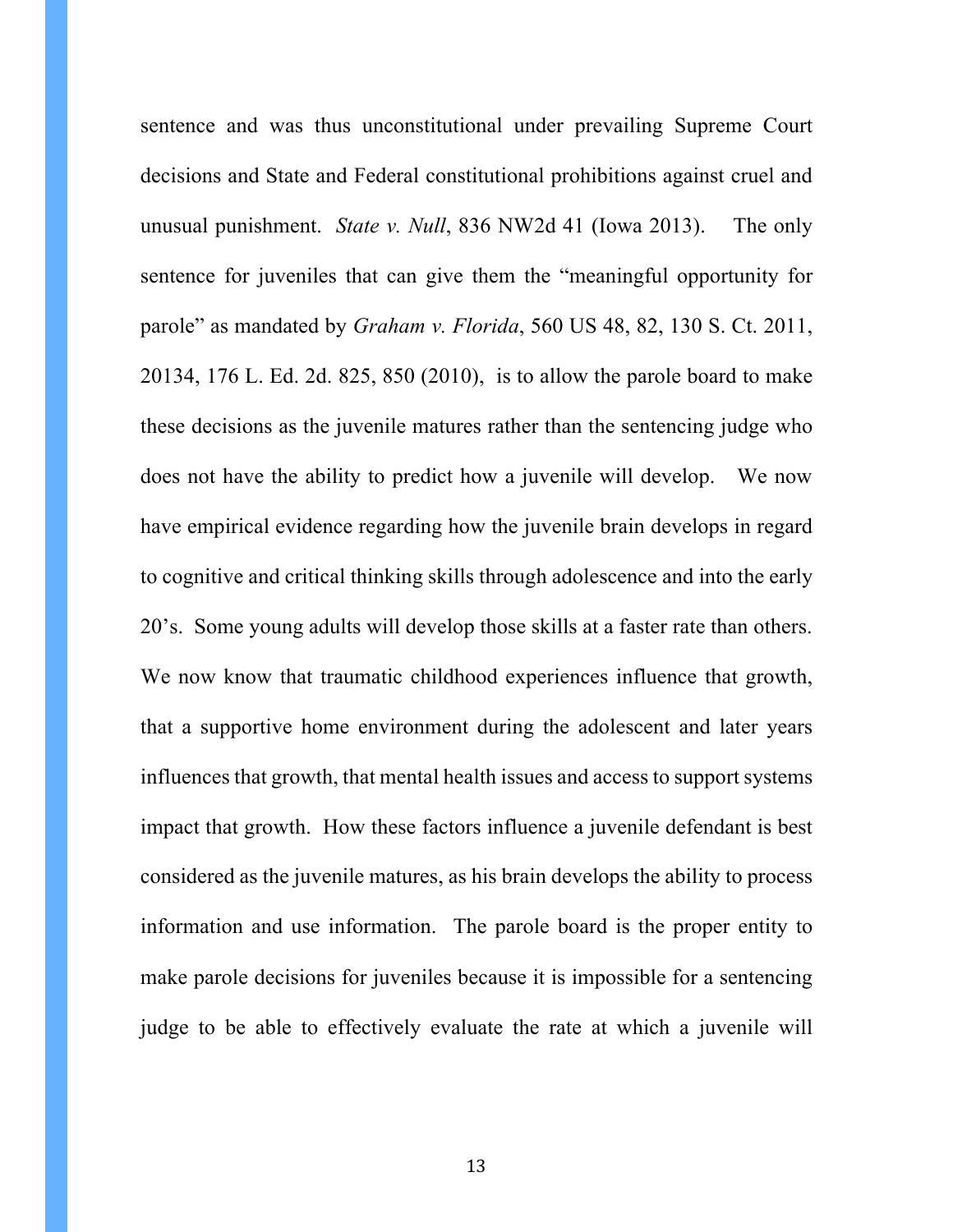develop the impulse control and other skills that will allow him to avoid criminal behavior in the future.

There are five criteria that must be addressed when providing the now mandated individual sentencing hearing for juveniles convicted as adults:

The factors to be used by the district court to make this determination on resentencing include: (1) the age of the offender and the features of youthful behavior, such as "immaturity, impetuosity, and failure to appreciate risks and consequences"; (2) the particular "family and home environment" that surround the youth; (3) the circumstances of the particular crime and all circumstances relating to youth that may have played a role in the commission of the crime; (4) the challenges for youthful offenders in navigating through the criminal process; and (5) the possibility of rehabilitation and the capacity for change. See *Miller,* 567 U.S. at \_\_\_\_, 132 S. Ct. at 2468, 183 L. Ed. 2d at 424; *Null*, 836 NW2d at 74-75; See also *Pearson*, 836 NW2d at 95-96; *Ragland*, 836 NW2d at 115. *State v. Hajtic* 15-0404 (Iowa App. 2015).

The district court did provide a cursory consideration of the above noted parameters when resentencing Khasif. However, the district court often considered the noted factors as aggravating rather than mitigating. This is reversible error under *Miller* and *Lyle. State v. Pearson*, 836 NW2d 88 (Iowa 2013).

In going through the factors required for meaningful sentencing, the district court did not take into consideration the family and home circumstances, pursuant to factor 2, as a mitigating factor. In fact, the district court barely touched on the difficult circumstances of Khasif's childhood and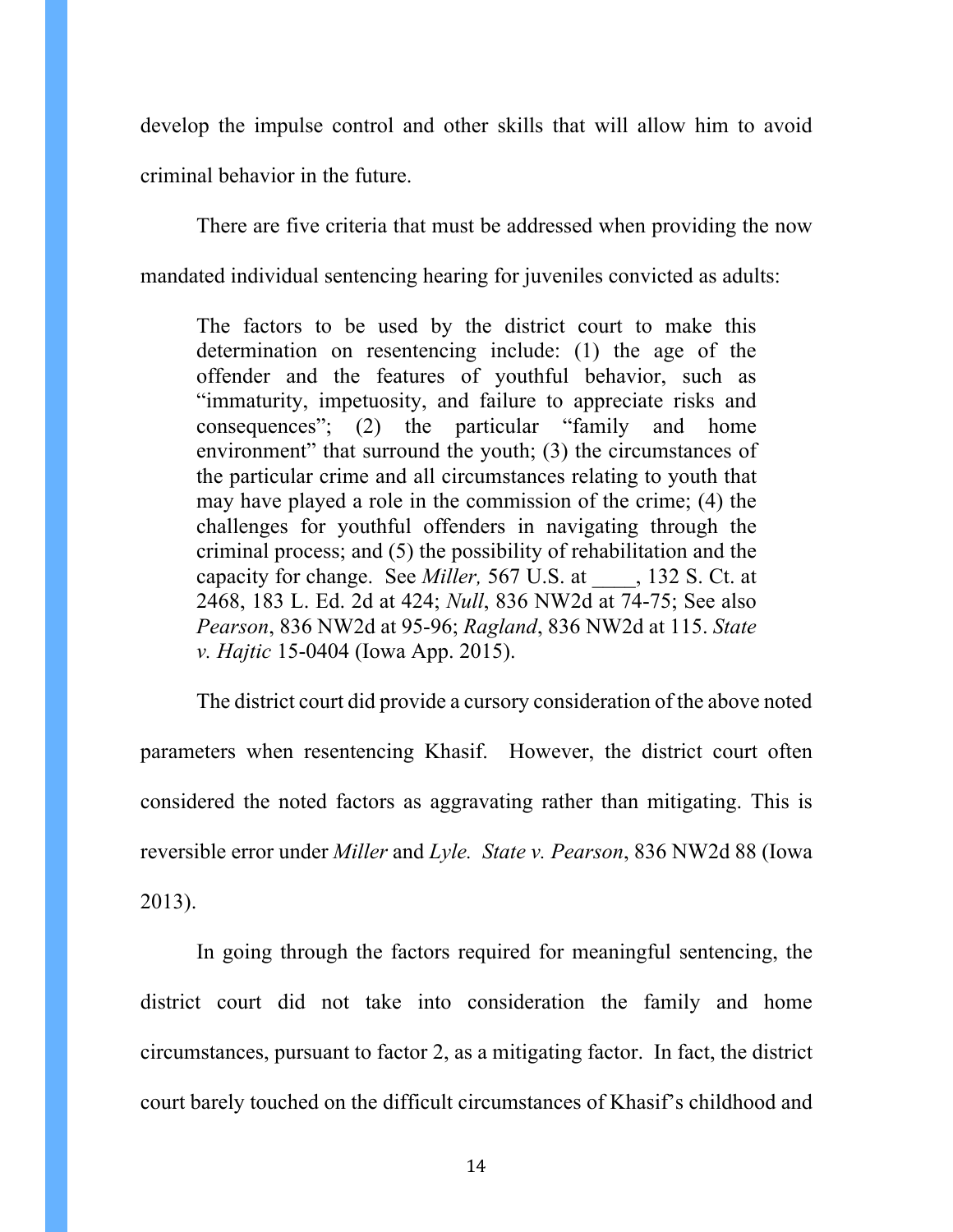did not indicate that his childhood was considered at all as a mitigating factor

by stating:

Your family and home environment is something that we learned a little bit about today from your mother with regard to your father. I think that's something that higher court wants the court, such as a judge such as myself, to consider, because it does have an impact when you see, your know, someone in your case father figure, committing harmful acts, potential criminal acts, and the way youth react to that. We understand it's not always positive and you're getting leadership in the wrong way. So I do appreciate that. So some of those things -- but some of these things are going to apply in lot of cases. The factors I really tend to focus on more than others is one which would refer to the nature of offenses. (App. Pg. 43).

Khasif's mother, Ms. Avant White, testified that Mr. Herbert White, Khasif's father, was absent much of the time and when he did spend time in the family home, Mr. Herbert White was physically abuse to her in the presence of Khasif. It was after witnessing his father physically abuse his mother that Khasif began acting out and started following the wrong crowd. Prior to that, he was a role model at school and had not significant juvenile court involvement. (App. Pg. 34-37).

In regard to factor 3, the district court put significant emphasis on the fact that Khasif committed three separate criminal acts. The sentencing judge finds this to be critical because he states that Khasif should have become more aware of the risks of the behavior the more times it happened because "the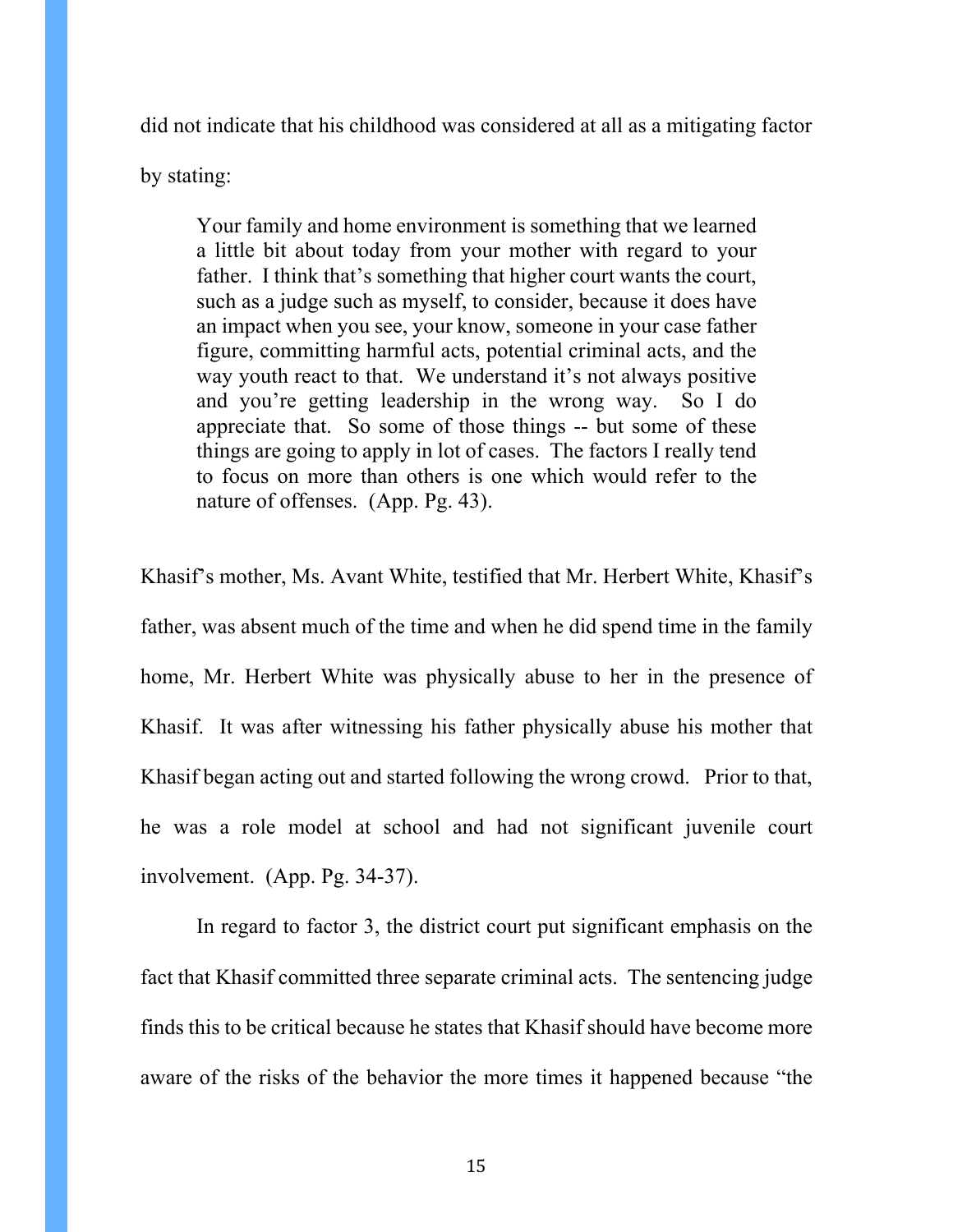failure to appreciate risk and consequences go down as there are additional offenses. If you commit one and you do it again and then do it again, I think as you repeated offenses, the appreciation of the risk and consequences becomes greater through the additional offenses." (App. Pg. 44-45). The district court clearly only considered the circumstances of the crime as an aggravating factor, rather than a mitigating factor. Controlling case law requires the district court to consider these factors solely as mitigating factors. *See Pearson*, 836 N.W.2d at 97 ("It is true . . . youthfulness does not lessen the results of [a juvenile's] actions insofar as the impact they had on the lives of the 7 victims, yet under *Miller* and *Null*, a juvenile's culpability is lessened because the juvenile is cognitively underdeveloped relative to a fullydeveloped adult."); ("While it is true that juveniles lack the maturity to fully understand the consequences of their actions, under *Miller* and *Null* this too is a mitigating factor."). *State v. Hajtic* 872 N.W.2d 410 (Iowa App 2014) citing *Miller* and *Null.* When the district court does not consider the circumstances of the crime as a mitigating factor in conjunction with the lack of maturity present in an adolescent, this constitutes reversible error.

The district court failed to consider a juvenile's ability to grow and rehabilitate is far more malleable than that of an adult. "Given the juveniles greater capacity for growth and reform, it is likely a juvenile can rehabilitate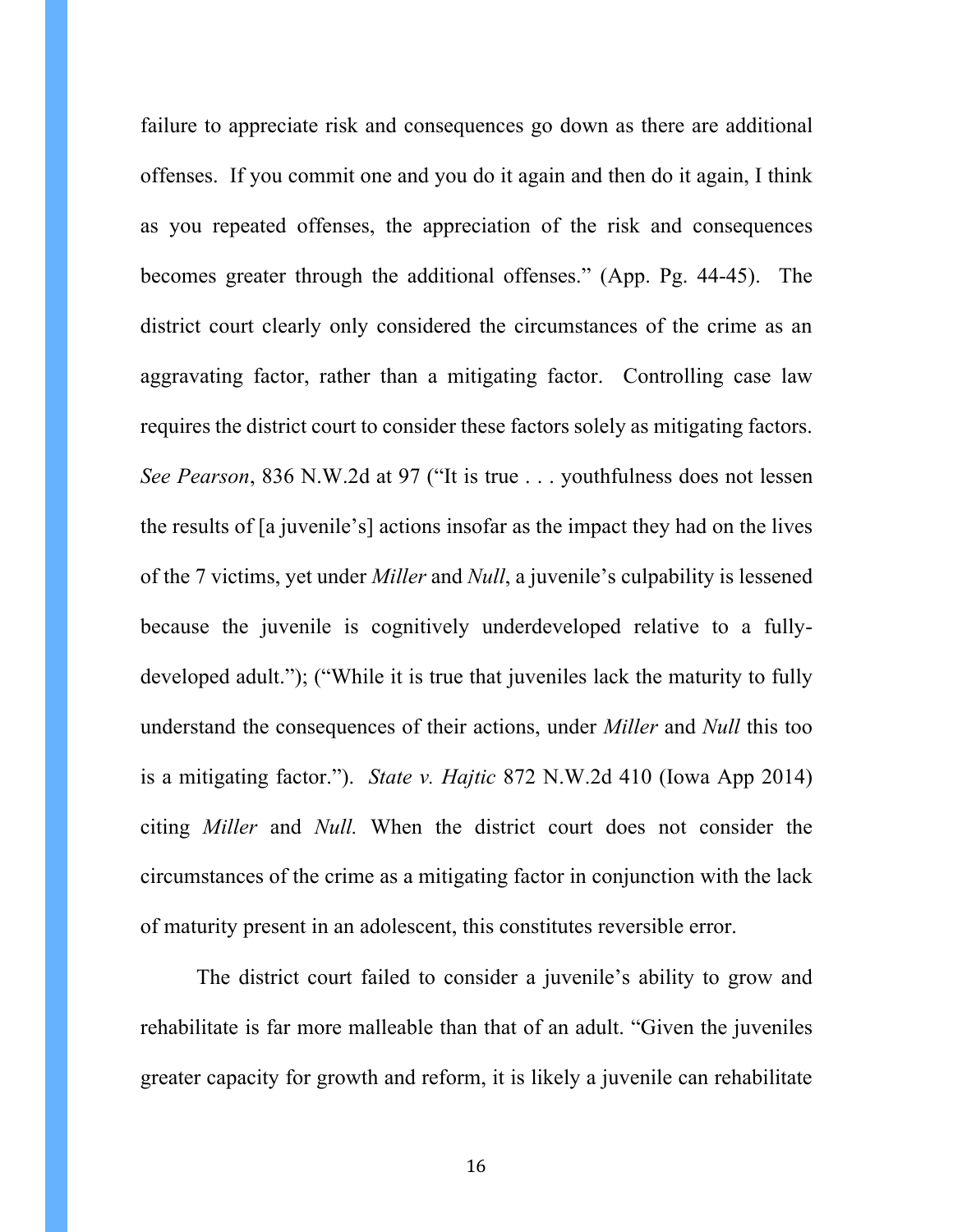faster given the appropriate opportunity." *Lyle* at 40. A mandatory minimum sentence is justified upon the assumption that a certain amount of time in confinement is necessary for either rehabilitation, or to impose a certain measure of retribution upon the sentenced individual. As applied to juveniles, neither of these justifications for imposing a mandatory minimum meets the stated objective because the thought process of an adolescent is fundamentally different than that of an adult. A child who is sentenced for a crime when they are 17 years old, has a far greater capacity to change in a short amount of time, just through natural growth and development of the cerebral cortex, than someone who has aged past early adulthood. Marsha Levick, Jessica Feierman, Sharon M. Kelley, & Naomi E. Goldstein, *The Eighth Amendment Evolves: Defining Cruel and Unusual Punishment through the Lens of Childhood and Adolescence*, 15U. Pa. J.L. & Soc. Change285 (2012).

Finally, in regard to factor 5, the possibility of rehabilitation and the capacity for change, was of fairly significant concern for the district court at the resentencing hearing. After detailing the difficulties Khasif had once he entered the prison system, the court stated that, "I'm not saying you don't have capacity to change. I wouldn't say that, because I want to believe that you do, especially someone with your support and your talent and your abilities, because I want you to be a good member of the community because I think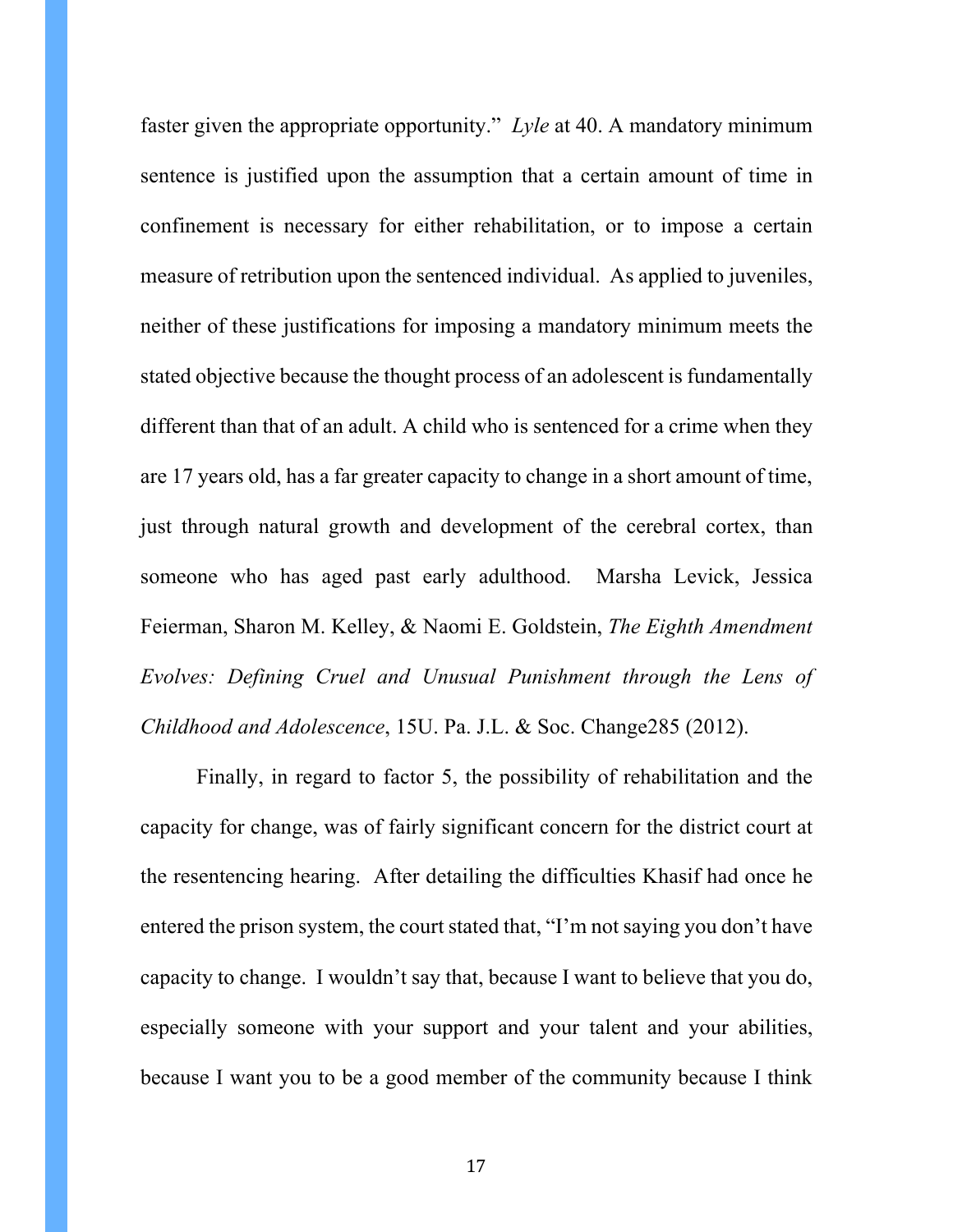you may some things to offer. But I have to base it on all the evidence that I have before me, and that I can't do." (App. Pg. 46-47). As detailed above, the district court failed to fully evaluate all the information before it and most notably failed to take into considerations those factors that mitigate in favor of a more lenient sentence.

Mandatory minimums become far more punitive in application to the juvenile than to the adult, and the result is cruel and unusual punishment as applied to the juvenile in violation of State and Federal mandates. The United States Supreme Court addressed this very concept in *Graham* by stating: "Even if the State's judgment that Graham was incorrigible were later corroborated by prison misbehavior or failure to mature, the sentence was still disproportionate because that judgment was made at the outset. A life without parole sentence improperly denies the juvenile offender a chance to demonstrate growth and maturity. Incapacitation cannot override all other considerations, lest the Eighth Amendment's rule against disproportionate sentences be a nullity." *Graham v. Florida*, 560 US 48, 130 S. Ct. 2011, 176 L. Ed. 2d. 825 (2010). Although *Graham* was considering the far more onerous sentence of life in prison without the possibility of parole, the analysis is still applicable to Khasif as serving a mandatory prison term of 7 years. The sentence was still established at the outset of Khasif's period of incarceration.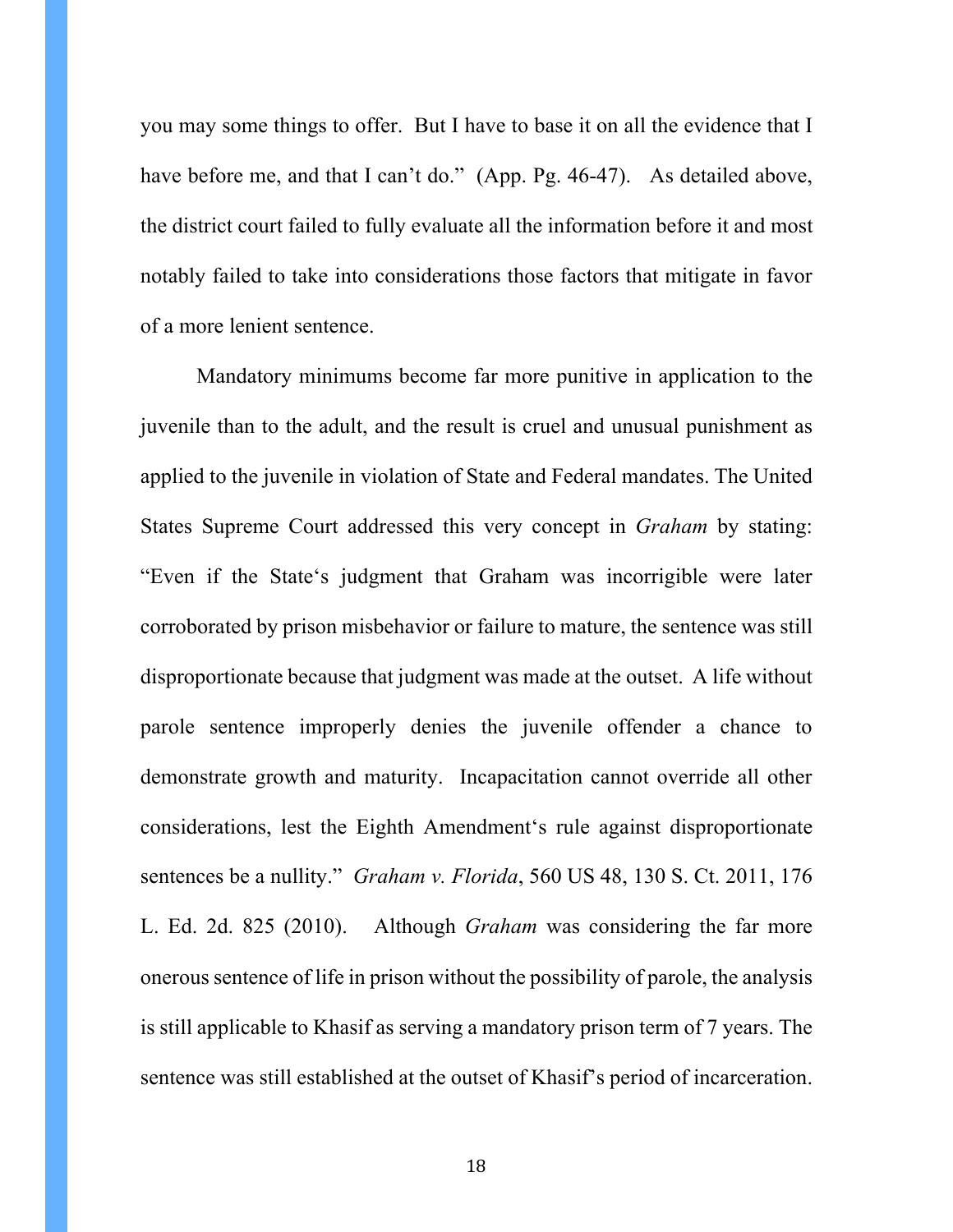It gives him no opportunity or incentive to demonstrate his ability to grow and mature. In fact it produces the opposite result because he is more susceptible to the influences around him, namely, adult convicts. To sentence Khasif, at 17 years old, as though he possessed the same culpability as an adult offender, is to disregard all the empirical evidence that conclusively demonstrates that the thought process of the 17 year old is in no way as developed as it will be by the time he is 21 years old. At 17, knowing he will not be released for at least 7 years, the immature adolescent is far more likely to become less compliant rather than more compliant because there would certainly be a feeling of, what's the point? Anything I do will not make a difference. Khasif stated this at his resentencing hearing. He asked the judge to drop the mandatory so he "could get everything completed and be able to go to the world and just to live my life." (App. Pg. 42). Due to the mandatory minimum being imposed, Khasif isn't even eligible to participate in much of the programming, which, obviously, does not help him demonstrate change and growth. The mandatory minimum then serves as a further penalty by preventing him from being able to participate in the very programming that will help him mature. (App. Pg. 39).

Further, we must take into consideration the crimes that were committed. As the prosecutor stated at the sentencing, the law has changed

19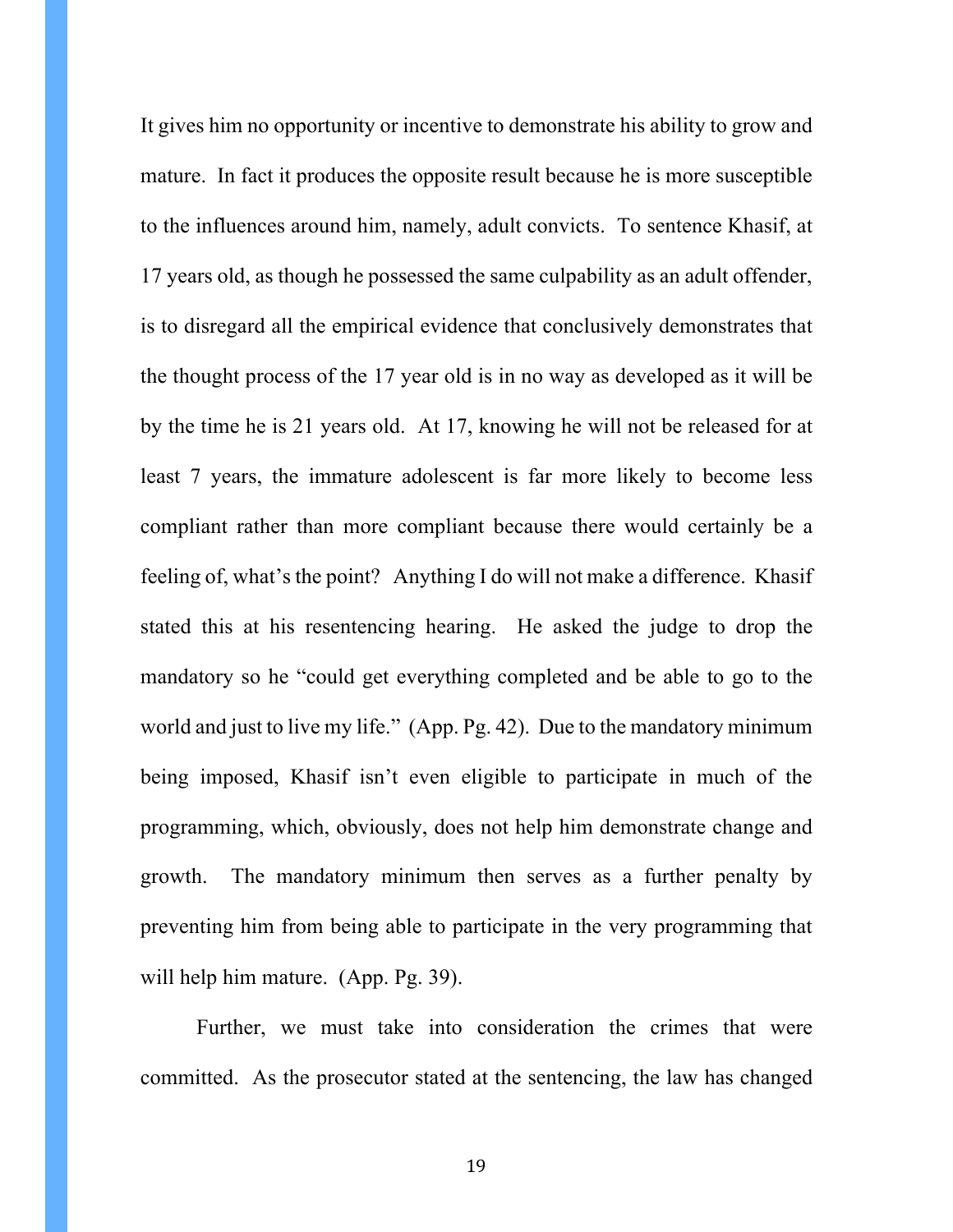since Khasif was convicted and if Khasif were to be charged with these crimes today, he would be facing misdemeanors for two of the robberies, rather than class C felonies. On the remaining felony, the victim did not receive any serious injuries. (App. Pg. 31). But that is exactly what the research reveals as the problem with the youth and immaturity. The sentencing judge was effectively describing how an adult views their options and acts accordingly based on a mature ability to evaluate the risk inherent in a behavior versus the potential consequence. In other words, an adult exercises sound judgment in determining whether or not to act in a certain way. A juvenile does not appreciate risk, and does not appreciate consequences, so they do not model their behavior on the ability to effectively evaluate those criteria. A juvenile is focused on the immediate situation, which peers are there influencing them, what they can gain and not what they have to lose:

Adolescents differ from adults and children in three important ways that lead to differences in behavior. First, adolescents have less capacity for self-regulation in emotionally charged contexts, relative to adults. Second, adolescents have a heightened sensitivity to proximal external influences, such as peer pressure and immediate incentives, relative to children and adults. Third, adolescents show less ability than adults to make judgments and decisions that require future orientation. The combination of these three cognitive patterns accounts for the tendency of adolescents to prefer and engage in risky behaviors that have a high probability of immediate reward but can have harmful consequences.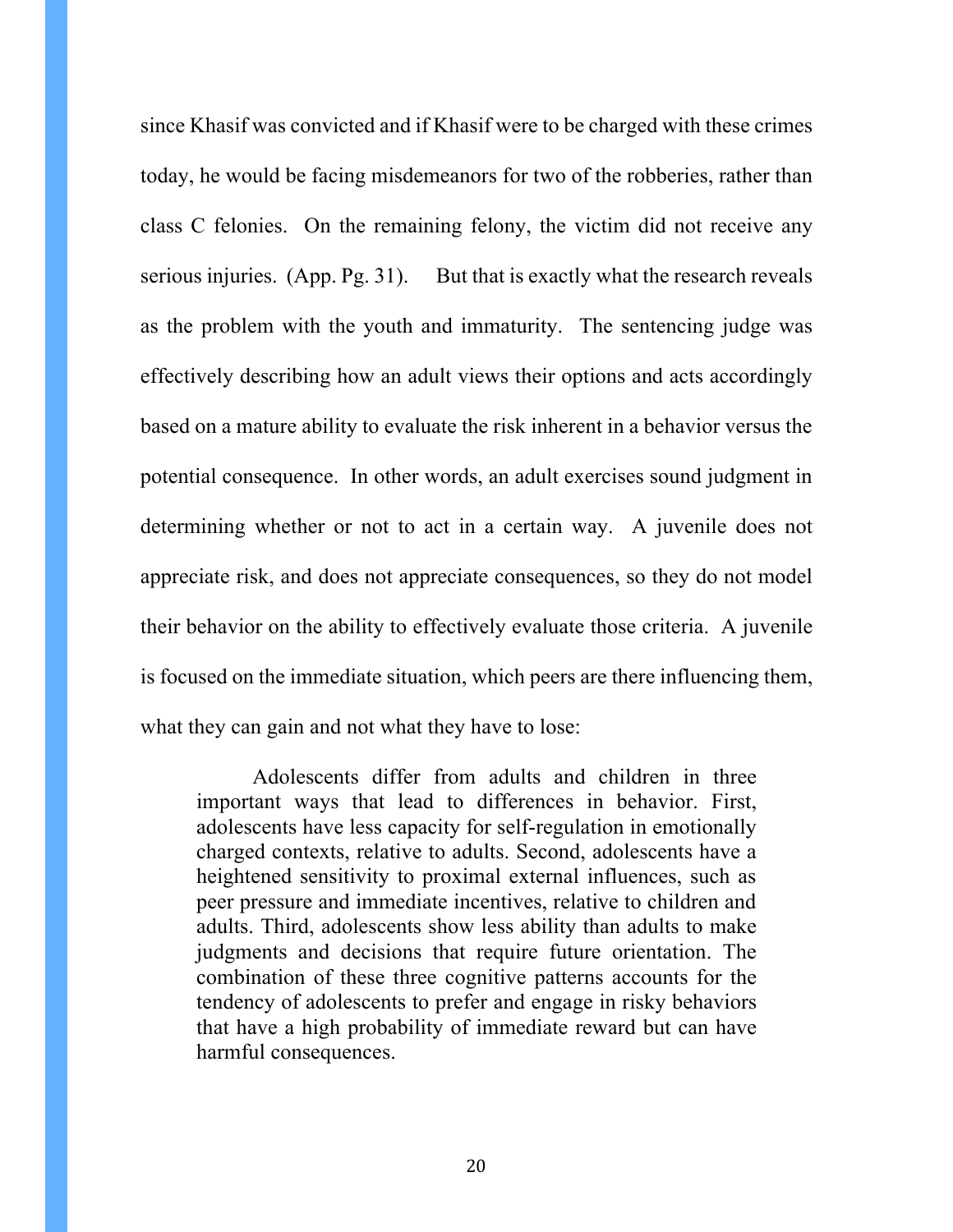National Research Council. (2013). *Reforming Juvenile Justice: A Developmental Approach*. Committee on Assessing Juvenile Justice Reform, Richard J. Bonnie, Robert L. Johnson, Betty M. Chemers, and Julie A. Schuck, Eds. Committee on Law and Justice, Division of Behavioral and Social Sciences and Education. Washington, DC: The National Academies Press.

Khasif was granted the opportunity for an individualized resentencing hearing as required under *Graham*, *Lyle* and all other cases following. What Khasif did not receive was a hearing where the mandated requirements directing consideration of all five factors as mitigating factors was applied to his situation. As such, this matter must be remanded for a full and fair resentencing under the guidelines mandated by state and federal precedent.

#### **ISSUE II**

## **THE DISTRICT COURT WAS WITHOUT STATUTORY AUTHORITY TO SENTENCE THE DEFENDANT TO A MANDATORY MINIMUM PERIOD OF INCARCERATION.**

#### **A. Issue Preservation**

Notice of Appeal was timely filed. The claim that a sentence is inherently illegal may be brought at any time. *State v. Bruegger*, 773 N.W.2d 862, 872 (Iowa 2009).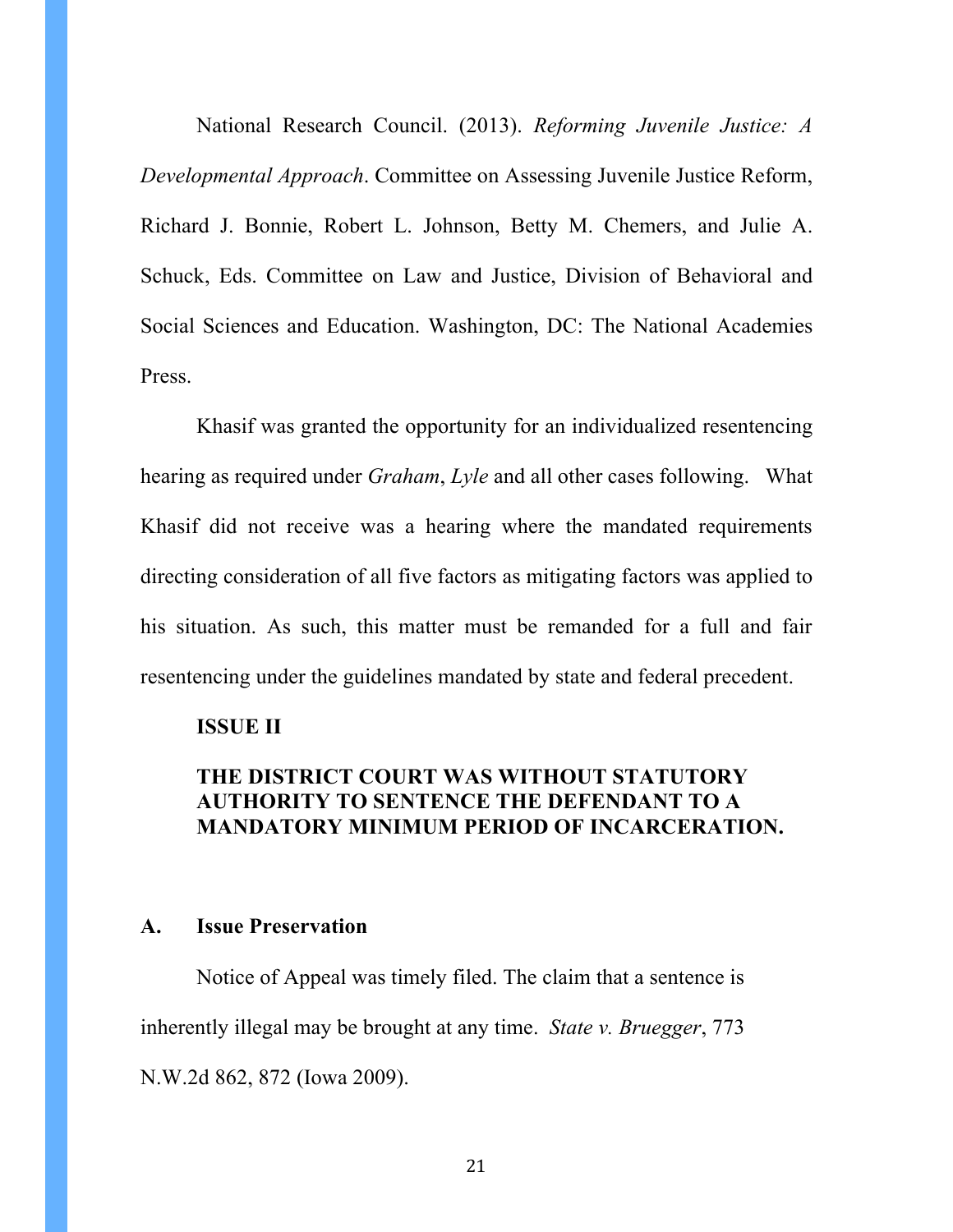#### **B. Standard of Review**

A sentence is reviewed for an abuse of discretion. See *State v. Laffey*, 600 N.W.2d 57, 62 (Iowa 1999). But when, as here, it is alleged the sentence violates constitutional guaranties against cruel and unusual punishment, review is *de novo*.

#### **C. Argument**

Khasif was sentenced on July 27, 2010, pursuant to Iowa Code §711.1 and 711.3 for three counts of Robbery in the Second Degree. Robbery in the Second Degree is a Class C forcible felony which requires an indeterminate prison sentence of 10 years be imposed. In addition, when sentenced to prison, the defendant must serve 70% of the sentence (7 years) before being eligible for parole pursuant to Iowa Code §902.12 At the time Khasif was first sentenced, in 2010, there was no distinction made between adults sentenced under this Code Section, or juveniles who had been waived to adult court and sentenced under this Code Section. However, since the time of the original sentencing, there have been changes to the sentencing options that are available to the district court when sentencing juveniles to mandatory prison time. In *State v. Lyle,* 854 NW2d 378 (Iowa 2014), the Court ruled that statutory minimums imposed on juveniles are unconstitutional. In *State v.*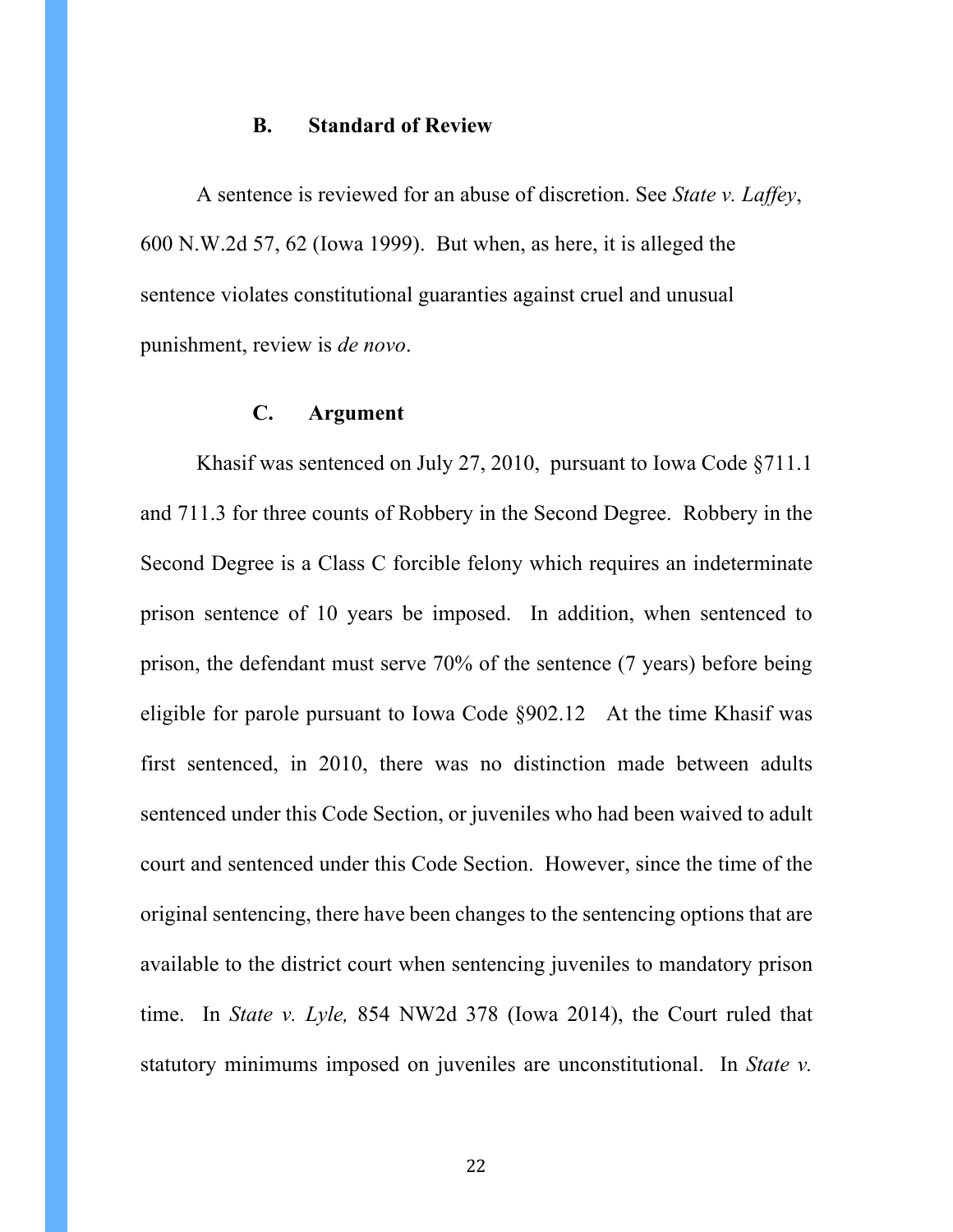*Louisell*, 865 N.W.2d 590 (Iowa 2015), the Court ruled that the court was without statutory authority to sentence a juvenile convicted of a Class A felony to a determinate term of years absent specific statutory authority to do so. The statutory authority available at the time of the sentencing required that any person convicted of a Class A felony for homicide, be sentenced to life in prison without the possibility of parole. In *State v. Querrey*, 871 N.W.2d 126 (Iowa 2015), the Court held that a juvenile who had been convicted of First Degree Murder and sentenced to life without the possibility of parole, and then re-sentenced to serve life with the possibility of parole after serving 35 years, was illegal because there was no statutory authority to sentence an individual to a term of years when convicted of a Class A felony for committing a homicide.<sup>1</sup> When Khasif was originally sentenced he was required to serve 70% of his 10 year sentence pursuant to Iowa Code §902.12. That sentence is now illegal and unconstitutional pursuant to *Lyle*. Additionally, there is no statutory provision to sentence Khasif to a mandatory minimum prison term, absent Iowa Code §902.12, so it falls back to the an indeterminate term of up to ten years under Iowa Code §902.3 and 902.9. The district court was without statutory authority at the re-sentencing hearing held

 

 $1$  The Iowa Code has since been amended to allow the district court three sentencing options when sentencing a juvenile for a Class A felony homicide. See Iowa Code §902.1(2).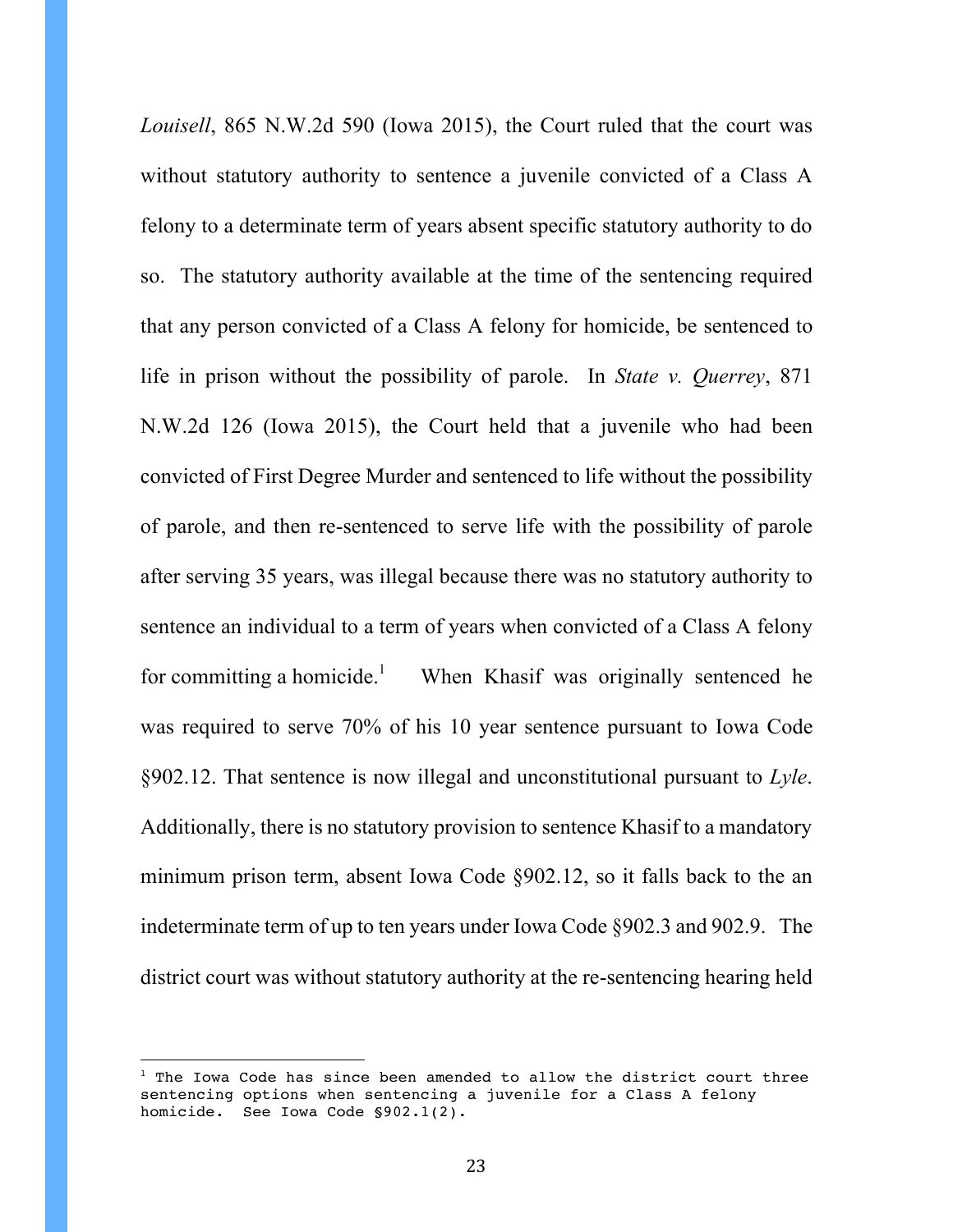on May 4, 2015 to impose any mandatory minimum sentence and as such, it is an illegal sentence.

## **VIII. CONCLUSION**

Based upon all of the arguments and authority cited herein, this matter should be remanded for resentencing which allows for Mr. Khasif White to be immediately eligible for parole without serving a mandatory minimum term of imprisonment.

## **IX. REQUEST FOR ORAL ARGUMENT**

Appellant, Khasif White, respectfully requests to be heard in oral argument.

Respectfully submitted,

## */s/ Jane White*

Jane M. White – AT0008375 Jane White Law Office 309 CourtAvenue, Suite 231 Des Moines, Iowa 50309 (515) 699-8570 (515) 875-4801 FAX Jmwhite2910@gmail.com ATTORNEY FOR APPELLANT

#### **X. COST CERTIFICATE**

I hereby certify that the cost of printing this document was the sum of \$2.60.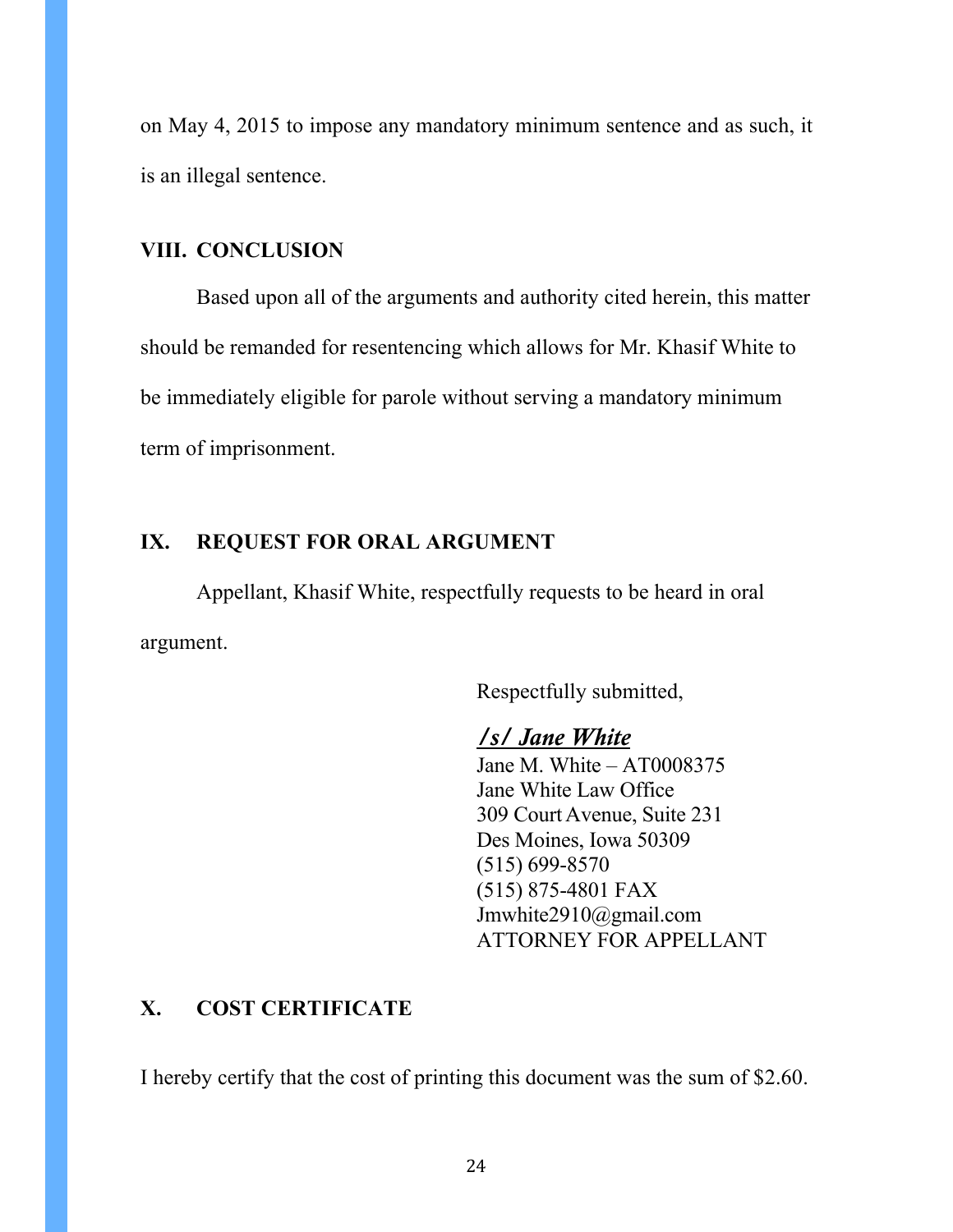## **XI. CERTIFICATE OF FILING**

I certify that on 5/3/2016,

I *filed* this document by eFile to:

Clerk of the Iowa Supreme Court Judicial Building Des Moines, Iowa, 50319

And I *served* this document on all counsel of record by eFile and/or US mail to the following counsel of record and the Appellant:

Iowa Attorney General c/o CRIMINAL APPEALS DIVISION Hoover Building Des Moines, Iowa 50319

Mr. Khasif Rasheed White No. 6330254 Anamosa State Prison 406 North High Street P.O. Box 10 Anamosa, Iowa 552205-1199

/s/ Jane White

Jane M. White